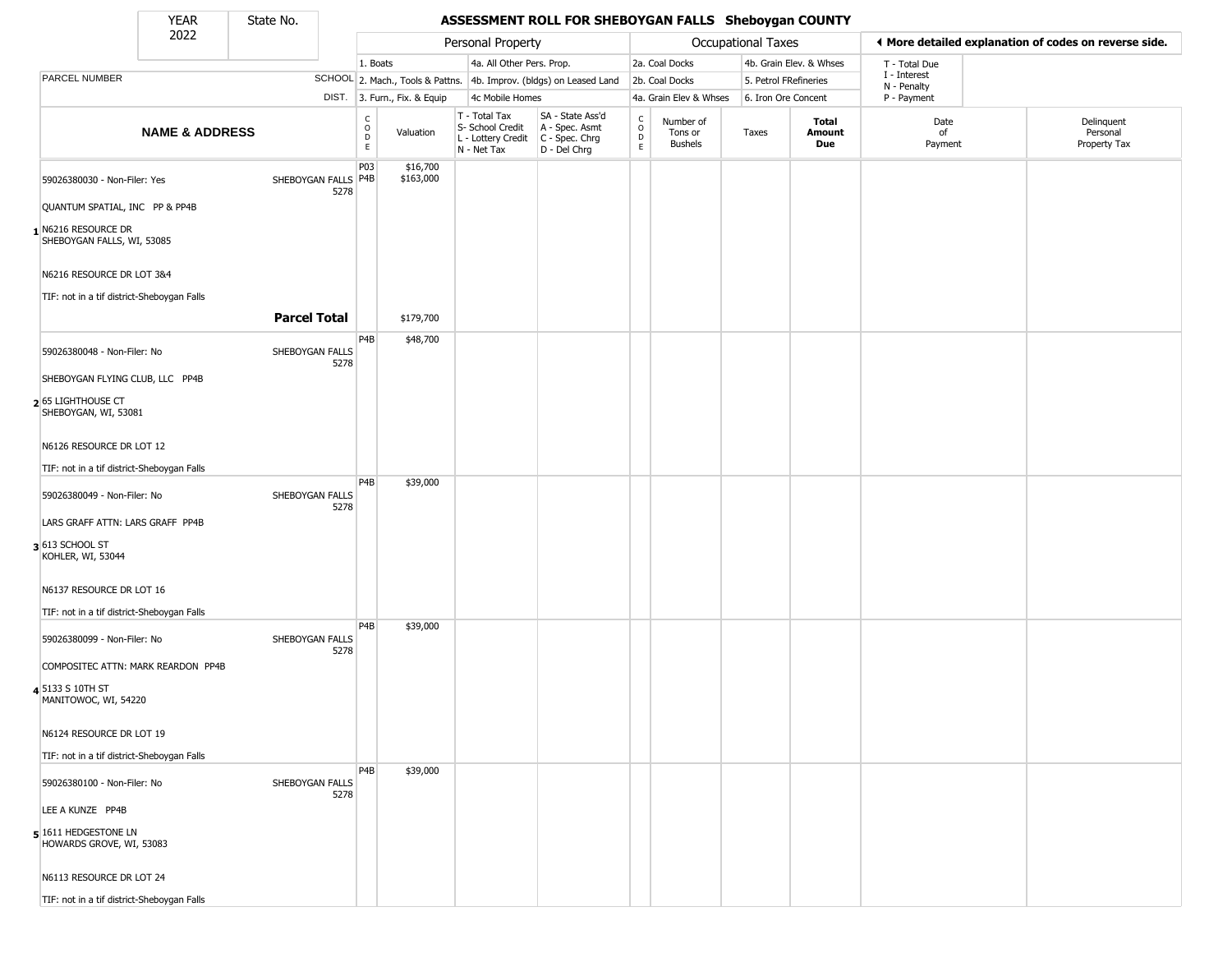#### YEAR **A State No. 45SESSMENT ROLL FOR SHEBOYGAN FALLS Sheboygan COUNTY** 2022 DIST. 3. Furn., Fix. & Equip PARCEL NUMBER **NAME & ADDRESS** State No. C O D E Valuation T - Total Tax S- School Credit A - Spec. Asmt L - Lottery Credit C - Spec. Chrg N - Net Tax SA - State Ass'd D - Del Chrg C O D E Number of Tons or Bushels Taxes **Total Amount Due** Date of Payment Delinquent Personal Property Tax Personal Property **Department Controller Service Controller** Occupational Taxes 1. Boats **4a. All Other Pers. Prop.** 2a. Coal Docks 4b. Grain Elev. & Whses SCHOOL 2. Mach., Tools & Pattns. 4b. Improv. (bldgs) on Leased Land 2b. Coal Docks 5. Petrol FRefineries 4c Mobile Homes 4a. Grain Elev & Whses 6. Iron Ore Concent T - Total Due I - Interest N - Penalty P - Payment 3**More detailed explanation of codes on reverse side. 6** W2890 COUNTY RD C 59026380150 - Non-Filer: No 5278 CHRIS AND SUE'S PLACE SHEBOYGAN FALLS, WI, 53085 W3820 COUNTY RD C TIF: not in a tif district-Sheboygan Falls P4A SHEBOYGAN FALLS P03 \$100 \$9,700 **Parcel Total** | \$9,800 **7** 308 PLAZA LN 59026380162 - Non-Filer: No SHEBOYGAN FALLS 5278 BEAIRD, BEN ATTN: BEN BEAIRD PP4B PLYMOUTH, WI, 53073 N6154 RESOURCE DR LOT2A TIF: not in a tif district-Sheboygan Falls P4B \$33,700 **8** W3244 CTY RD O 59026380165 - Non-Filer: No SHEBOYGAN FALLS 5278 BURROWS AVIATION PP4B SHEBOYGAN FALLS, WI, 53085 W3244 CTY RD O TIF: not in a tif district-Sheboygan Falls P4B \$903,000 **9** PO BOX 901, 300 MILL ST 59026380170 - Non-Filer: No 5278 BEMIS MANUFACTURING COMPANY PP AND PP4B SHEBOYGAN FALLS, WI, 53085 N6244 RESOURCE LOT 3 ROW 4 TIF: not in a tif district-Sheboygan Falls **PO3** SHEBOYGAN FALLS P4B \$1,200 \$232,000 **Parcel Total** | \$233,200 **10** W7397 COUNTY RD H 59026380172 - Non-Filer: No SHEBOYGAN FALLS 5278 BROTZ, FRANK ATTN: FRANK BROTZ PP4B ELKHART LAKE, WI, 53020 N6065 RESOURCE DR LOT 31 P4B \$75,600

TIF: not in a tif district-Sheboygan Falls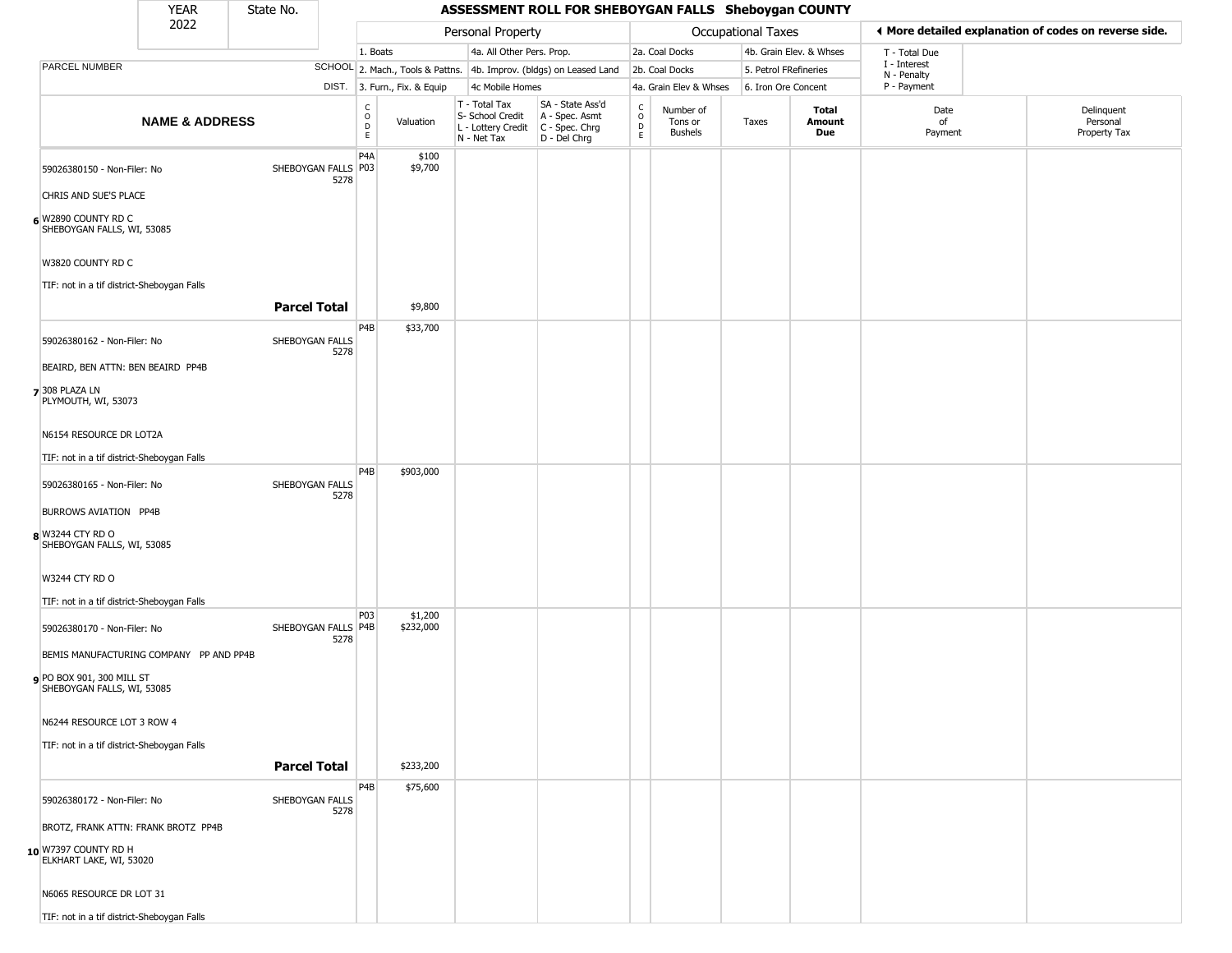| YEAR | State No. |
|------|-----------|
| 2022 |           |

|                                                   | 2022                      |                         |                   |                              | Personal Property                                                      |                                                                      |                                            |                                        | Occupational Taxes    |                         | ◀ More detailed explanation of codes on reverse side. |                                        |
|---------------------------------------------------|---------------------------|-------------------------|-------------------|------------------------------|------------------------------------------------------------------------|----------------------------------------------------------------------|--------------------------------------------|----------------------------------------|-----------------------|-------------------------|-------------------------------------------------------|----------------------------------------|
|                                                   |                           |                         | 1. Boats          |                              | 4a. All Other Pers. Prop.                                              |                                                                      |                                            | 2a. Coal Docks                         |                       | 4b. Grain Elev. & Whses | T - Total Due                                         |                                        |
| PARCEL NUMBER                                     |                           |                         |                   |                              |                                                                        | SCHOOL 2. Mach., Tools & Pattns. 4b. Improv. (bldgs) on Leased Land  |                                            | 2b. Coal Docks                         | 5. Petrol FRefineries |                         | I - Interest<br>N - Penalty                           |                                        |
|                                                   |                           |                         |                   | DIST. 3. Furn., Fix. & Equip | 4c Mobile Homes                                                        |                                                                      |                                            | 4a. Grain Elev & Whses                 | 6. Iron Ore Concent   |                         | P - Payment                                           |                                        |
|                                                   | <b>NAME &amp; ADDRESS</b> |                         | C<br>0<br>D<br>E. | Valuation                    | T - Total Tax<br>S- School Credit<br>L - Lottery Credit<br>N - Net Tax | SA - State Ass'd<br>A - Spec. Asmt<br>C - Spec. Chrg<br>D - Del Chrg | $\begin{array}{c} C \\ 0 \\ E \end{array}$ | Number of<br>Tons or<br><b>Bushels</b> | Taxes                 | Total<br>Amount<br>Due  | Date<br>of<br>Payment                                 | Delinquent<br>Personal<br>Property Tax |
| 59026380174 - Non-Filer: No                       |                           | SHEBOYGAN FALLS<br>5278 | P4B               | \$39,000                     |                                                                        |                                                                      |                                            |                                        |                       |                         |                                                       |                                        |
| BROTZ, JOHN G ATTN: JOHN G BROTZ PP4B             |                           |                         |                   |                              |                                                                        |                                                                      |                                            |                                        |                       |                         |                                                       |                                        |
| $11$ <sup>937</sup> ASPEN RD<br>KOHLER, WI, 53044 |                           |                         |                   |                              |                                                                        |                                                                      |                                            |                                        |                       |                         |                                                       |                                        |
| N6066 RESOURCE DR LOT 28                          |                           |                         |                   |                              |                                                                        |                                                                      |                                            |                                        |                       |                         |                                                       |                                        |
| TIF: not in a tif district-Sheboygan Falls        |                           |                         | P4B               | \$39,000                     |                                                                        |                                                                      |                                            |                                        |                       |                         |                                                       |                                        |
| 59026380175 - Non-Filer: No                       |                           | SHEBOYGAN FALLS<br>5278 |                   |                              |                                                                        |                                                                      |                                            |                                        |                       |                         |                                                       |                                        |
| 2005 TRUST FOR CAROLINE M BROTZ-TWOHIG PP4B       |                           |                         |                   |                              |                                                                        |                                                                      |                                            |                                        |                       |                         |                                                       |                                        |
| 12 PO BOX 88<br>ELKHART LAKE, WI, 53020           |                           |                         |                   |                              |                                                                        |                                                                      |                                            |                                        |                       |                         |                                                       |                                        |
| N6143 RESOURCE DR LOT 18                          |                           |                         |                   |                              |                                                                        |                                                                      |                                            |                                        |                       |                         |                                                       |                                        |
| TIF: not in a tif district-Sheboygan Falls        |                           |                         |                   |                              |                                                                        |                                                                      |                                            |                                        |                       |                         |                                                       |                                        |
| 59026380176 - Non-Filer: No                       |                           | SHEBOYGAN FALLS<br>5278 | P <sub>4</sub> B  | \$39,000                     |                                                                        |                                                                      |                                            |                                        |                       |                         |                                                       |                                        |
| BROTZ, STUART ATTN: STUART BROTZ PP4B             |                           |                         |                   |                              |                                                                        |                                                                      |                                            |                                        |                       |                         |                                                       |                                        |
| $13$ 22 N POINT DR<br>SHEBOYGAN, WI, 53081        |                           |                         |                   |                              |                                                                        |                                                                      |                                            |                                        |                       |                         |                                                       |                                        |
| N6123 RESOURCE DR LOT 27                          |                           |                         |                   |                              |                                                                        |                                                                      |                                            |                                        |                       |                         |                                                       |                                        |
| TIF: not in a tif district-Sheboygan Falls        |                           |                         |                   |                              |                                                                        |                                                                      |                                            |                                        |                       |                         |                                                       |                                        |
| 59026380181 - Non-Filer: No                       |                           | SHEBOYGAN FALLS<br>5278 | P <sub>4</sub> B  | \$18,900                     |                                                                        |                                                                      |                                            |                                        |                       |                         |                                                       |                                        |
| GORDON SCHLOEMER PP4B                             |                           |                         |                   |                              |                                                                        |                                                                      |                                            |                                        |                       |                         |                                                       |                                        |
| 14 N3897 N VALLEY RD<br>PLYMOUTH, WI, 53073       |                           |                         |                   |                              |                                                                        |                                                                      |                                            |                                        |                       |                         |                                                       |                                        |
| N6129 RESOURCE DR LOT 14                          |                           |                         |                   |                              |                                                                        |                                                                      |                                            |                                        |                       |                         |                                                       |                                        |
| TIF: not in a tif district-Sheboygan Falls        |                           |                         |                   |                              |                                                                        |                                                                      |                                            |                                        |                       |                         |                                                       |                                        |
| 59026380250 - Non-Filer: No                       |                           | SHEBOYGAN FALLS<br>5278 | P4B               | \$22,300                     |                                                                        |                                                                      |                                            |                                        |                       |                         |                                                       |                                        |
| EDLER, GARY ATTN: DIV RD.SALES & SERV PP4B        |                           |                         |                   |                              |                                                                        |                                                                      |                                            |                                        |                       |                         |                                                       |                                        |
| 15 N5965 DIVISION RD<br>GLENBEULAH, WI, 53023     |                           |                         |                   |                              |                                                                        |                                                                      |                                            |                                        |                       |                         |                                                       |                                        |
| N6134 RESOURCE DR LOT 10                          |                           |                         |                   |                              |                                                                        |                                                                      |                                            |                                        |                       |                         |                                                       |                                        |
| TIF: not in a tif district-Sheboygan Falls        |                           |                         |                   |                              |                                                                        |                                                                      |                                            |                                        |                       |                         |                                                       |                                        |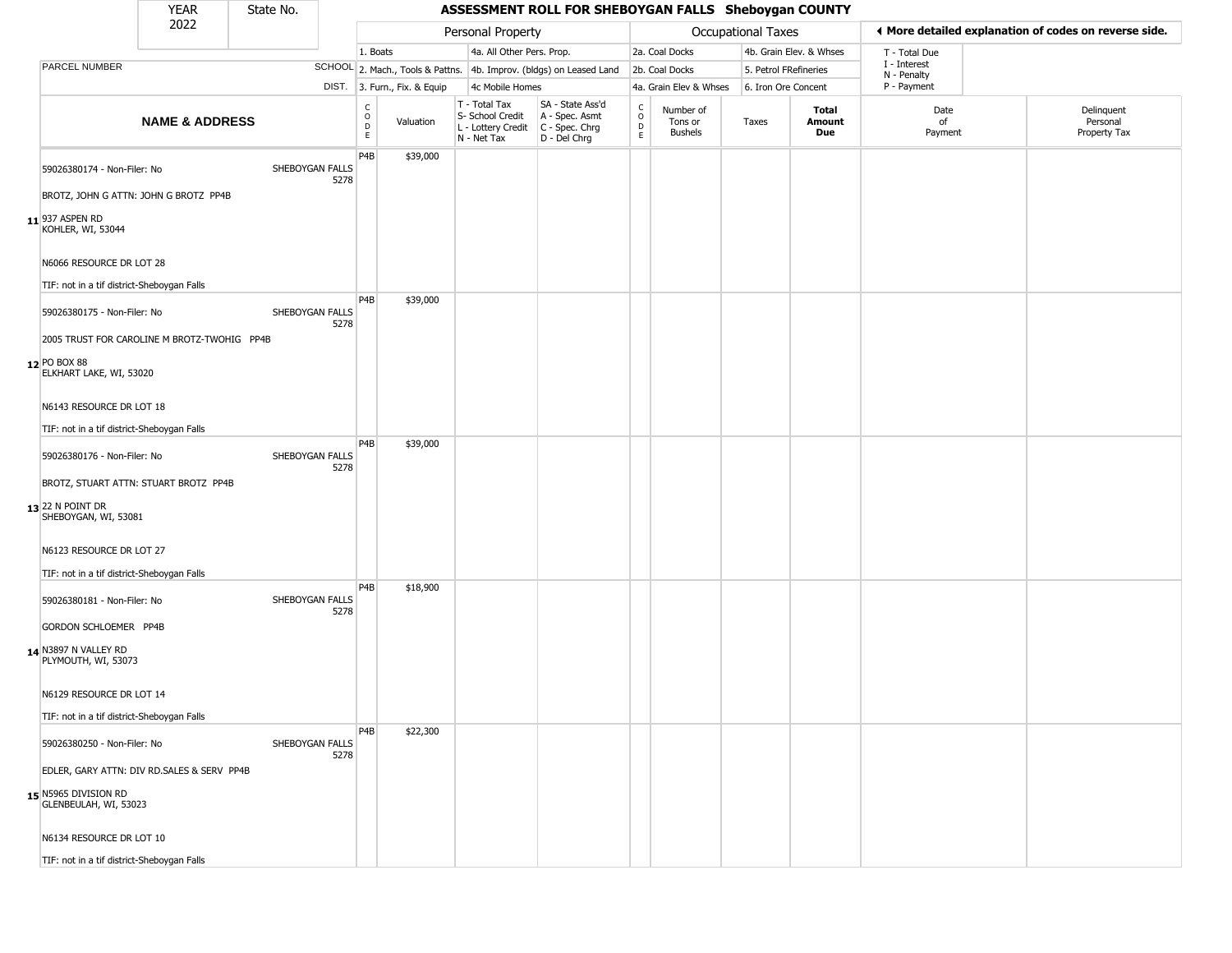| YFAR | State N |
|------|---------|
| ררחר |         |

|                                                       | <b>YEAR</b>               | State No. |                             | ASSESSMENT ROLL FOR SHEBOYGAN FALLS Sheboygan COUNTY |                              |                                                                        |                                                                        |                                              |                                 |                     |                         |                             |                                                       |  |
|-------------------------------------------------------|---------------------------|-----------|-----------------------------|------------------------------------------------------|------------------------------|------------------------------------------------------------------------|------------------------------------------------------------------------|----------------------------------------------|---------------------------------|---------------------|-------------------------|-----------------------------|-------------------------------------------------------|--|
|                                                       | 2022                      |           |                             |                                                      |                              | Personal Property                                                      |                                                                        |                                              |                                 | Occupational Taxes  |                         |                             | ♦ More detailed explanation of codes on reverse side. |  |
|                                                       |                           |           |                             | 1. Boats                                             |                              | 4a. All Other Pers. Prop.                                              |                                                                        |                                              | 2a. Coal Docks                  |                     | 4b. Grain Elev. & Whses | T - Total Due               |                                                       |  |
| PARCEL NUMBER                                         |                           |           |                             |                                                      |                              |                                                                        | SCHOOL 2. Mach., Tools & Pattns. 4b. Improv. (bldgs) on Leased Land    |                                              | 2b. Coal Docks                  |                     | 5. Petrol FRefineries   | I - Interest<br>N - Penalty |                                                       |  |
|                                                       |                           |           |                             |                                                      | DIST. 3. Furn., Fix. & Equip | 4c Mobile Homes                                                        |                                                                        |                                              | 4a. Grain Elev & Whses          | 6. Iron Ore Concent |                         | P - Payment                 |                                                       |  |
|                                                       | <b>NAME &amp; ADDRESS</b> |           |                             | C<br>$\circ$<br>D<br>E.                              | Valuation                    | T - Total Tax<br>S- School Credit<br>L - Lottery Credit<br>N - Net Tax | SA - State Ass'd<br>A - Spec. Asmt<br>C - Spec. Chrg<br>$D - Del Chrg$ | $\begin{array}{c}\nC \\ O \\ D\n\end{array}$ | Number of<br>Tons or<br>Bushels | Taxes               | Total<br>Amount<br>Due  | Date<br>of<br>Payment       | Delinquent<br>Personal<br>Property Tax                |  |
| 59026380280 - Non-Filer: No                           |                           |           | SHEBOYGAN FALLS<br>5278     | P03                                                  | \$5,100                      |                                                                        |                                                                        |                                              |                                 |                     |                         |                             |                                                       |  |
| DISH NETWORK, LLC                                     |                           |           |                             |                                                      |                              |                                                                        |                                                                        |                                              |                                 |                     |                         |                             |                                                       |  |
| 16 PO BOX 6623<br>ENGLEWOOD, CO, 80155                |                           |           |                             |                                                      |                              |                                                                        |                                                                        |                                              |                                 |                     |                         |                             |                                                       |  |
| <b>VARIOUS</b>                                        |                           |           |                             |                                                      |                              |                                                                        |                                                                        |                                              |                                 |                     |                         |                             |                                                       |  |
| TIF: not in a tif district-Sheboygan Falls            |                           |           |                             |                                                      |                              |                                                                        |                                                                        |                                              |                                 |                     |                         |                             |                                                       |  |
| 59026380290 - Non-Filer: No                           |                           |           | SHEBOYGAN FALLS             | P <sub>4</sub> B                                     | \$69,500                     |                                                                        |                                                                        |                                              |                                 |                     |                         |                             |                                                       |  |
| SOUTH PIER AIR LLC TOBY WATSON PP4B                   |                           |           | 5278                        |                                                      |                              |                                                                        |                                                                        |                                              |                                 |                     |                         |                             |                                                       |  |
| 17 2808 KOHLER MEMORIAL DR #1<br>SHEBOYGAN, WI, 53081 |                           |           |                             |                                                      |                              |                                                                        |                                                                        |                                              |                                 |                     |                         |                             |                                                       |  |
| N6045 RESOURCE DR LOT G235                            |                           |           |                             |                                                      |                              |                                                                        |                                                                        |                                              |                                 |                     |                         |                             |                                                       |  |
| TIF: not in a tif district-Sheboygan Falls            |                           |           |                             |                                                      |                              |                                                                        |                                                                        |                                              |                                 |                     |                         |                             |                                                       |  |
| 59026380300 - Non-Filer: No                           |                           |           | SHEBOYGAN FALLS             | P4B                                                  | \$40,000                     |                                                                        |                                                                        |                                              |                                 |                     |                         |                             |                                                       |  |
| ELSNER ETAL, WAYNE ATTN: WAYNE ELSNER, ETAL PP4B      |                           |           | 5278                        |                                                      |                              |                                                                        |                                                                        |                                              |                                 |                     |                         |                             |                                                       |  |
| 18 403 GEELE AVE<br>SHEBOYGAN, WI, 53083              |                           |           |                             |                                                      |                              |                                                                        |                                                                        |                                              |                                 |                     |                         |                             |                                                       |  |
| N6110 RESOURCE DR LOT 23                              |                           |           |                             |                                                      |                              |                                                                        |                                                                        |                                              |                                 |                     |                         |                             |                                                       |  |
| TIF: not in a tif district-Sheboygan Falls            |                           |           |                             |                                                      |                              |                                                                        |                                                                        |                                              |                                 |                     |                         |                             |                                                       |  |
| 59026380500 - Non-Filer: Yes                          |                           |           | SHEBOYGAN FALLS P03<br>5278 | P <sub>4</sub> A                                     | \$100<br>\$13,600            |                                                                        |                                                                        |                                              |                                 |                     |                         |                             |                                                       |  |
| <b>BURROWS AVIATION, LLC</b>                          |                           |           |                             |                                                      |                              |                                                                        |                                                                        |                                              |                                 |                     |                         |                             |                                                       |  |
| 19 N6284 RESOURCE DR<br>SHEBOYGAN FALLS, WI, 53085    |                           |           |                             |                                                      |                              |                                                                        |                                                                        |                                              |                                 |                     |                         |                             |                                                       |  |
| W3244 COUNTY RD O                                     |                           |           |                             |                                                      |                              |                                                                        |                                                                        |                                              |                                 |                     |                         |                             |                                                       |  |
| TIF: not in a tif district-Sheboygan Falls            |                           |           |                             |                                                      |                              |                                                                        |                                                                        |                                              |                                 |                     |                         |                             |                                                       |  |
|                                                       |                           |           | <b>Parcel Total</b>         |                                                      | \$13,700                     |                                                                        |                                                                        |                                              |                                 |                     |                         |                             |                                                       |  |
| 59026380510 - Non-Filer: No                           |                           |           | SHEBOYGAN FALLS<br>5278     | P4B                                                  | \$22,600                     |                                                                        |                                                                        |                                              |                                 |                     |                         |                             |                                                       |  |
| BERTWERKS, LLC JAMES BERTRAM PP4B                     |                           |           |                             |                                                      |                              |                                                                        |                                                                        |                                              |                                 |                     |                         |                             |                                                       |  |
| 20 W6470 INDIAN MOUND RD<br>ADELL, WI, 53001          |                           |           |                             |                                                      |                              |                                                                        |                                                                        |                                              |                                 |                     |                         |                             |                                                       |  |
| N6121 RESOURCE DR LOT 26                              |                           |           |                             |                                                      |                              |                                                                        |                                                                        |                                              |                                 |                     |                         |                             |                                                       |  |
| TIF: not in a tif district-Sheboygan Falls            |                           |           |                             |                                                      |                              |                                                                        |                                                                        |                                              |                                 |                     |                         |                             |                                                       |  |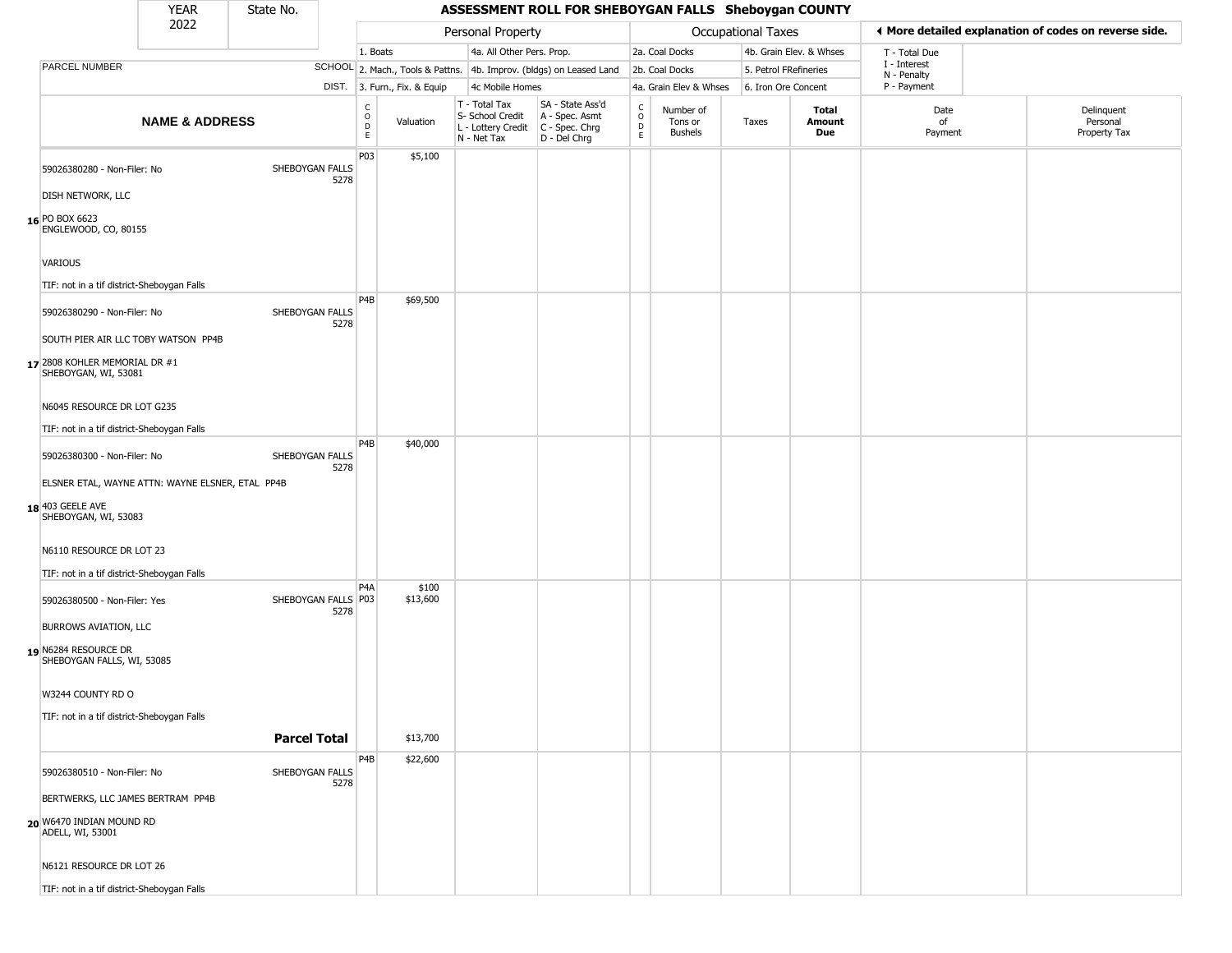### YEAR **A State No. 45SESSMENT ROLL FOR SHEBOYGAN FALLS Sheboygan COUNTY** 2022 DIST. 3. Furn., Fix. & Equip PARCEL NUMBER **NAME & ADDRESS** State No. C O D E Valuation T - Total Tax S- School Credit A - Spec. Asmt L - Lottery Credit C - Spec. Chrg N - Net Tax SA - State Ass'd D - Del Chrg C O D E Number of Tons or Bushels Taxes **Total Amount Due** Date of Payment Delinquent Personal Property Tax Personal Property **Personal Property Personal Taxes** 1. Boats **4a. All Other Pers. Prop.** 2a. Coal Docks 4b. Grain Elev. & Whses SCHOOL 2. Mach., Tools & Pattns. 4b. Improv. (bldgs) on Leased Land 2b. Coal Docks 5. Petrol FRefineries 4c Mobile Homes 4a. Grain Elev & Whses 6. Iron Ore Concent T - Total Due I - Interest N - Penalty P - Payment 3**More detailed explanation of codes on reverse side. 21** W1784 HIGH VIEW CT 59026380520 - Non-Filer: No SHEBOYGAN FALLS 5278 DANIEL DOMINGUEZ PP4B SHEBOYGAN, WI, 53083 N6150 RESOURCE DR LOT 1A TIF: not in a tif district-Sheboygan Falls P4B \$33,200 **22** N4473 VAN TREECK TRAIL 59026380550 - Non-Filer: No SHEBOYGAN FALLS 5278 GRITT, GARY PP4B SHEBOYGAN FALLS, WI, 53085 N6058 RESOURCE DR LOT 30 TIF: not in a tif district-Sheboygan Falls P4B \$49,300 **23** W4038 HOFFMANN RD 59026380560 - Non-Filer: No SHEBOYGAN FALLS 5278 H & H UTILITY EXCAVATING, INC. PLYMOUTH, WI, 53073 W4038 HOFFMANN RD TIF: not in a tif district-Sheboygan Falls P03 \$900 **24** 1621 PHEASANT LN 59026380600 - Non-Filer: No SHEBOYGAN FALLS 5278 HOFFMANN, BRIAN & THORMAN, STEVEN ATTN: BRIAN AND STEVEN PP4B SHEBOYGAN, WI, 53081 N6138 RESOURCE DR LOT 9 TIF: not in a tif district-Sheboygan Falls P4B \$22,300 **25** N6133 RESOURCE DR 59026380610 - Non-Filer: No SHEBOYGAN FALLS 5278 HOOGSTRA, JAY D. ATTN: JAY D HOOGSTRA PP4B SHEBOYGAN FALLS, WI, 53085 N6133 RESOURCE DR LOT 15 TIF: not in a tif district-Sheboygan Falls P4B \$39,000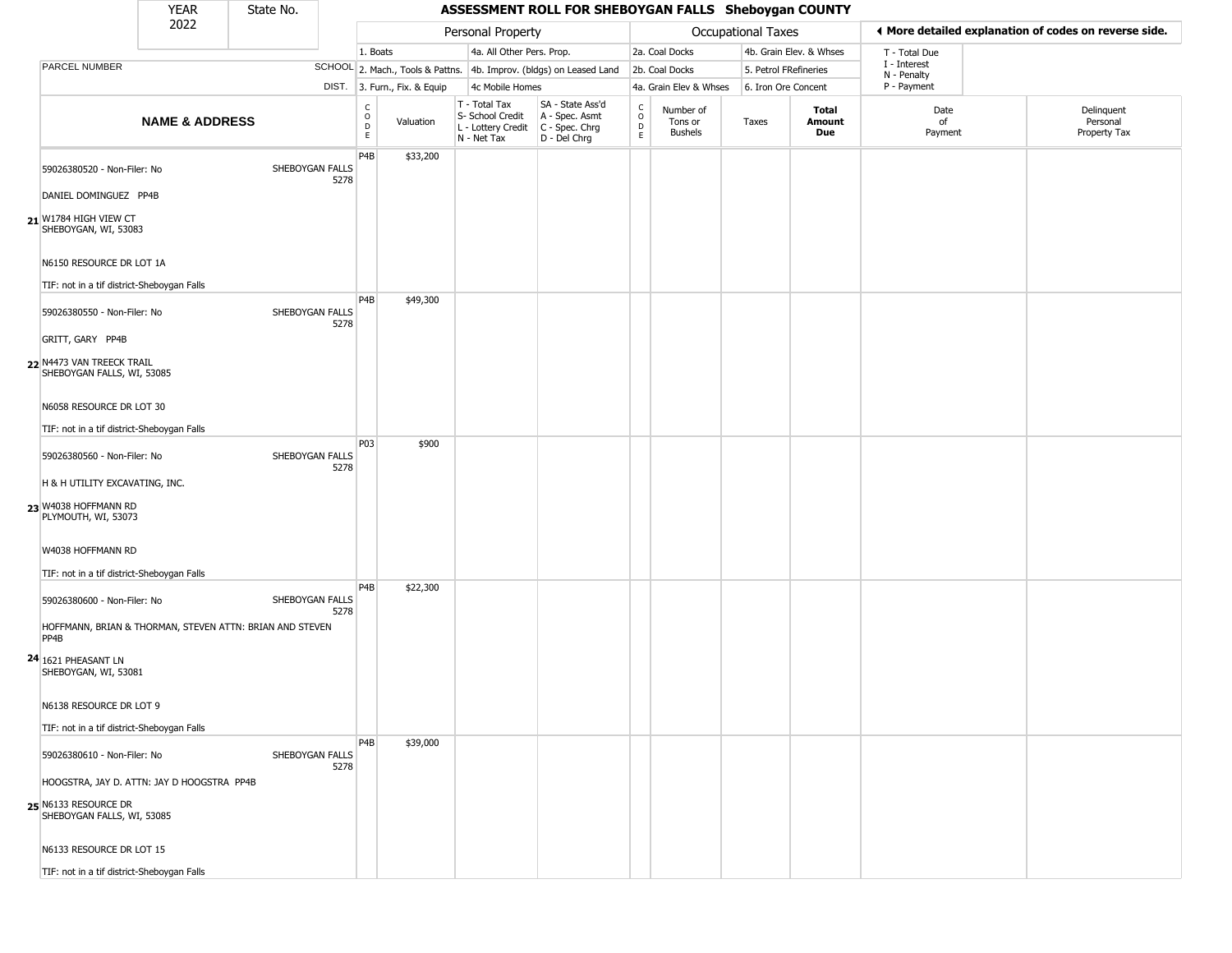|                                                          | <b>YEAR</b>               | State No.           |                             |                                                          |                              |                                                                        | ASSESSMENT ROLL FOR SHEBOYGAN FALLS Sheboygan COUNTY                 |                                   |                                        |       |                         |                             |                                                       |
|----------------------------------------------------------|---------------------------|---------------------|-----------------------------|----------------------------------------------------------|------------------------------|------------------------------------------------------------------------|----------------------------------------------------------------------|-----------------------------------|----------------------------------------|-------|-------------------------|-----------------------------|-------------------------------------------------------|
|                                                          | 2022                      |                     |                             |                                                          |                              | Personal Property                                                      |                                                                      |                                   | Occupational Taxes                     |       |                         |                             | ♦ More detailed explanation of codes on reverse side. |
|                                                          |                           |                     |                             | 1. Boats                                                 |                              | 4a. All Other Pers. Prop.                                              |                                                                      |                                   | 2a. Coal Docks                         |       | 4b. Grain Elev. & Whses | T - Total Due               |                                                       |
| <b>PARCEL NUMBER</b>                                     |                           |                     |                             |                                                          |                              |                                                                        | SCHOOL 2. Mach., Tools & Pattns. 4b. Improv. (bldgs) on Leased Land  |                                   | 2b. Coal Docks                         |       | 5. Petrol FRefineries   | I - Interest<br>N - Penalty |                                                       |
|                                                          |                           |                     |                             |                                                          | DIST. 3. Furn., Fix. & Equip | 4c Mobile Homes                                                        |                                                                      |                                   | 4a. Grain Elev & Whses                 |       | 6. Iron Ore Concent     | P - Payment                 |                                                       |
|                                                          | <b>NAME &amp; ADDRESS</b> |                     |                             | $\begin{smallmatrix} C \\ O \\ D \end{smallmatrix}$<br>E | Valuation                    | T - Total Tax<br>S- School Credit<br>L - Lottery Credit<br>N - Net Tax | SA - State Ass'd<br>A - Spec. Asmt<br>C - Spec. Chrg<br>D - Del Chrg | $\mathsf{C}$<br>$\circ$<br>D<br>E | Number of<br>Tons or<br><b>Bushels</b> | Taxes | Total<br>Amount<br>Due  | Date<br>of<br>Payment       | Delinquent<br>Personal<br>Property Tax                |
| 59026380650 - Non-Filer: Yes<br>HYINK WELL DRILLING INC. |                           |                     | SHEBOYGAN FALLS P03<br>5278 | P <sub>4</sub> A                                         | \$100<br>\$1,200             |                                                                        |                                                                      |                                   |                                        |       |                         |                             |                                                       |
| 26 N6250 ALPINE RD<br>SHEBOYGAN FALLS, WI, 53085         |                           |                     |                             |                                                          |                              |                                                                        |                                                                      |                                   |                                        |       |                         |                             |                                                       |
| N6250 ALPINE RD                                          |                           |                     |                             |                                                          |                              |                                                                        |                                                                      |                                   |                                        |       |                         |                             |                                                       |
| TIF: not in a tif district-Sheboygan Falls               |                           |                     |                             |                                                          |                              |                                                                        |                                                                      |                                   |                                        |       |                         |                             |                                                       |
|                                                          |                           | <b>Parcel Total</b> |                             |                                                          | \$1,300                      |                                                                        |                                                                      |                                   |                                        |       |                         |                             |                                                       |
| 59026380655 - Non-Filer: No                              |                           |                     | SHEBOYGAN FALLS P4A<br>5278 | <b>P03</b>                                               | \$100<br>\$100               |                                                                        |                                                                      |                                   |                                        |       |                         |                             |                                                       |
| ROYAL HEATING AND AIR CONDITIONING, LLC                  |                           |                     |                             |                                                          |                              |                                                                        |                                                                      |                                   |                                        |       |                         |                             |                                                       |
| 27 N6714 RANGELINE RD<br>SHEBOYGAN, WI, 53083            |                           |                     |                             |                                                          |                              |                                                                        |                                                                      |                                   |                                        |       |                         |                             |                                                       |
| N6714 RANGELINE RD                                       |                           |                     |                             |                                                          |                              |                                                                        |                                                                      |                                   |                                        |       |                         |                             |                                                       |
| TIF: not in a tif district-Sheboygan Falls               |                           |                     |                             |                                                          |                              |                                                                        |                                                                      |                                   |                                        |       |                         |                             |                                                       |
|                                                          |                           | <b>Parcel Total</b> |                             |                                                          | \$200                        |                                                                        |                                                                      |                                   |                                        |       |                         |                             |                                                       |
| 59026380700 - Non-Filer: No                              |                           |                     | PLYMOUTH e<br>4473          | <b>Stat</b><br>Ass                                       | \$0                          |                                                                        |                                                                      |                                   |                                        |       |                         |                             |                                                       |
| JOHNSONVILLE SAUSAGE INC ATTN: (IN SANITARY DIST)        |                           |                     |                             | ess<br>ed                                                |                              |                                                                        |                                                                      |                                   |                                        |       |                         |                             |                                                       |
| 28 PO BOX 906<br>SHEBOYGAN, WI, 53082                    |                           |                     |                             |                                                          |                              |                                                                        |                                                                      |                                   |                                        |       |                         |                             |                                                       |
| N6927/N6928/N6998 JOHNSONVILLE WAY                       |                           |                     |                             |                                                          |                              |                                                                        |                                                                      |                                   |                                        |       |                         |                             |                                                       |
| TIF: not in a tif district-Sheboygan Falls               |                           |                     |                             |                                                          |                              |                                                                        |                                                                      |                                   |                                        |       |                         |                             |                                                       |
| 59026380725 - Non-Filer: No                              |                           |                     | SHEBOYGAN FALLS   e         | Stat                                                     | \$0                          |                                                                        |                                                                      |                                   |                                        |       |                         |                             |                                                       |

| N6927/N6928/N6998 JOHNSONVILLE WAY                                                                                  |                   |                    |  |  |  |  |  |
|---------------------------------------------------------------------------------------------------------------------|-------------------|--------------------|--|--|--|--|--|
| TIF: not in a tif district-Sheboygan Falls                                                                          |                   |                    |  |  |  |  |  |
| 59026380725 - Non-Filer: No<br>SHEBOYGAN FALLS   e<br>5278 Ass<br>JOHNSONVILLE SAUSAGE INC ATTN: (IN SANITARY DIST) | Stat<br>ess<br>ed | \$0                |  |  |  |  |  |
|                                                                                                                     |                   |                    |  |  |  |  |  |
| 29 PO BOX 906<br>SHEBOYGAN, WI, 53082                                                                               |                   |                    |  |  |  |  |  |
|                                                                                                                     |                   |                    |  |  |  |  |  |
| W4315/W4297 CTY RD JM                                                                                               |                   |                    |  |  |  |  |  |
| TIF: not in a tif district-Sheboygan Falls                                                                          |                   |                    |  |  |  |  |  |
| SHEBOYGAN FALLS   P03<br>59026380740 - Non-Filer: No<br>5278                                                        | P <sub>4</sub> A  | \$1,600<br>\$7,600 |  |  |  |  |  |
| JSM COMMUNICATIONS                                                                                                  |                   |                    |  |  |  |  |  |
| 30 PO BOX 118<br>SHEBOYGAN FALLS, WI, 53085                                                                         |                   |                    |  |  |  |  |  |
| N5764 CTY HWY TT                                                                                                    |                   |                    |  |  |  |  |  |
| TIF: not in a tif district-Sheboygan Falls                                                                          |                   |                    |  |  |  |  |  |
| <b>Parcel Total</b>                                                                                                 |                   | \$9,200            |  |  |  |  |  |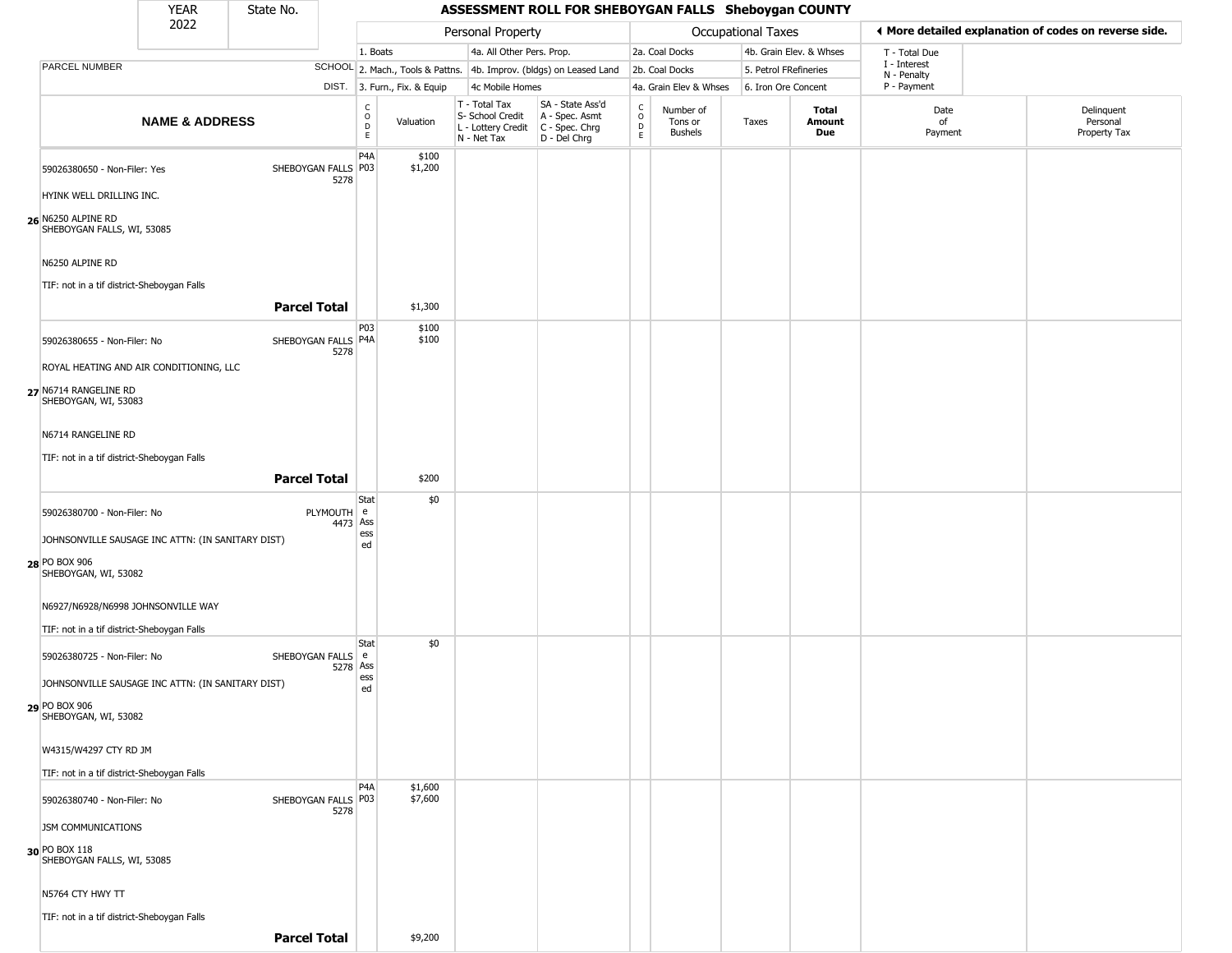#### YEAR **A State No. 45SESSMENT ROLL FOR SHEBOYGAN FALLS Sheboygan COUNTY** 2022 DIST. 3. Furn., Fix. & Equip PARCEL NUMBER **NAME & ADDRESS** State No. C O D E Valuation T - Total Tax S- School Credit A - Spec. Asmt L - Lottery Credit C - Spec. Chrg N - Net Tax SA - State Ass'd D - Del Chrg C O D E Number of Tons or Bushels Taxes **Total Amount Due** Date of Payment Delinquent Personal Property Tax Personal Property **Calculational Taxes** 1. Boats **4a. All Other Pers. Prop.** 2a. Coal Docks 4b. Grain Elev. & Whses SCHOOL 2. Mach., Tools & Pattns. 4b. Improv. (bldgs) on Leased Land 2b. Coal Docks 5. Petrol FRefineries 4c Mobile Homes 4a. Grain Elev & Whses 6. Iron Ore Concent T - Total Due I - Interest N - Penalty P - Payment 3**More detailed explanation of codes on reverse side. 31** 5054 PARKE RDIGE RD 59026380745 - Non-Filer: No SHEBOYGAN FALLS 5278 T&L PROPERTIES, LLC PP4B SHEBOYGAN, WI, 53083 N6149 RESOURCE DR LOT 2 TIF: not in a tif district-Sheboygan Falls P4B \$7,900 **32** N5875 COUNTY RD M 59026380760 - Non-Filer: No 5278 K.W. ELECTRIC INC PLYMOUTH, WI, 53073 N5875 COUNTY RD M TIF: not in a tif district-Sheboygan Falls P4A SHEBOYGAN FALLS P03 \$500 \$15,800 **Parcel Total | \$16,300 33** W5237 COUNTY RD A 59026380835 - Non-Filer: No SHEBOYGAN FALLS 5278 MATTHEW WAAGE PP4B ELKHART LAKE, WI, 53022 N6114 RESOURCE DR LOT 22 TIF: not in a tif district-Sheboygan Falls P4B \$39,000 **34** 444 HIGHLAND DR 59026380850 - Non-Filer: No 5278 P4B KOHLER CO AIRPORT PP AND PP4B AIRPORT KOHLER, WI, 53044 N6200 RESOURCE DR LOT 1 R1 TIF: not in a tif district-Sheboygan Falls  $PA<sub>A</sub>$ SHEBOYGAN FALLS | P03 \$200 \$27,300 \$2,096,300 **Parcel Total** \$2,123,800 **35** 535 POLK ST 59026380870 - Non-Filer: No SHEBOYGAN FALLS 5278 BASTIEN, STEVEN PP4B SHEBOYGAN, WI, 53081 N6145 RESOUCE DR LOT 1 P4B \$8,300

TIF: not in a tif district-Sheboygan Falls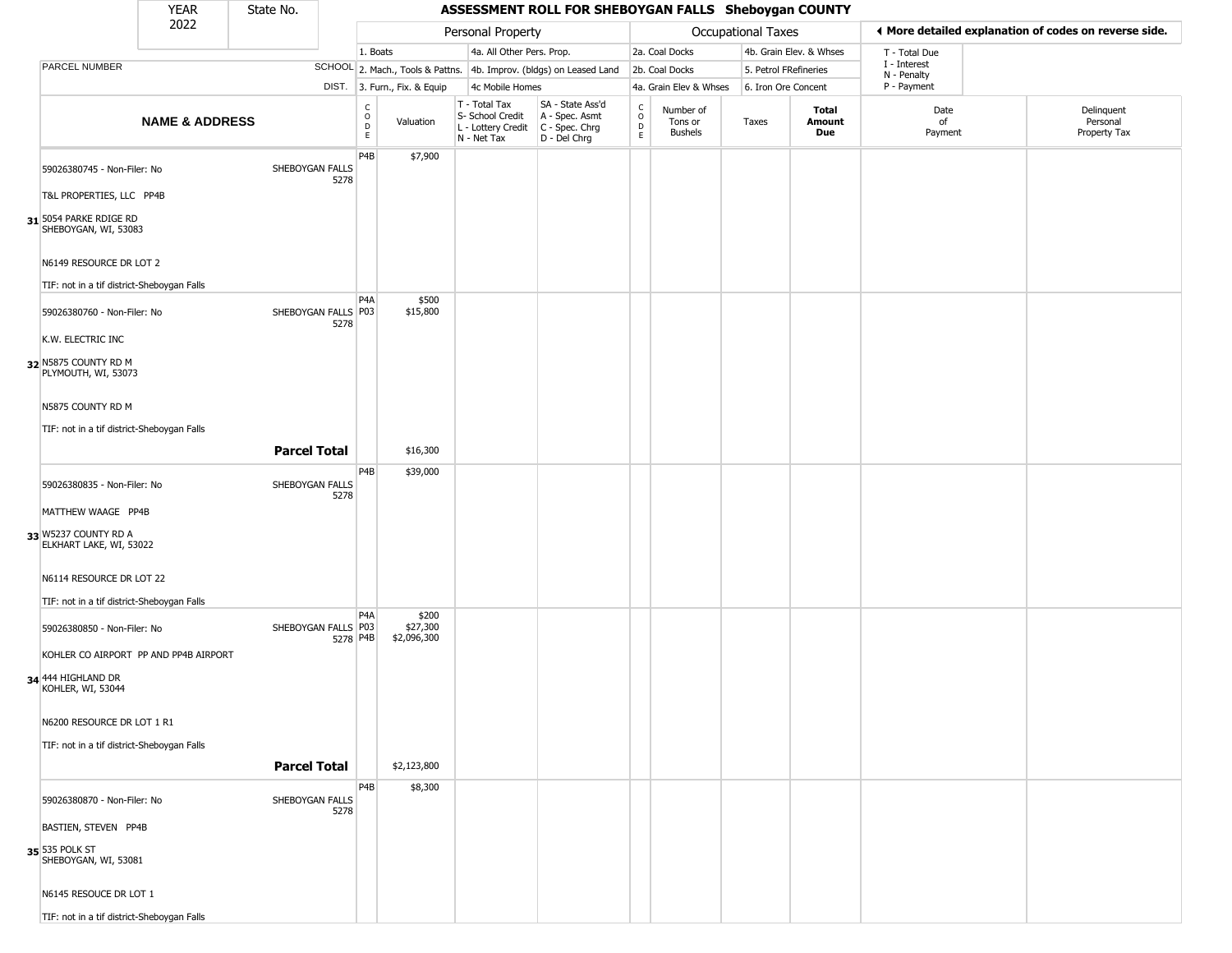| YFAR | State No. |
|------|-----------|
| 2022 |           |

|                                                     | <b>YEAR</b>               | State No.                   | ASSESSMENT ROLL FOR SHEBOYGAN FALLS Sheboygan COUNTY |                              |                                                                                         |                                                                     |                         |                                        |                           |                         |                             |                                                       |  |  |
|-----------------------------------------------------|---------------------------|-----------------------------|------------------------------------------------------|------------------------------|-----------------------------------------------------------------------------------------|---------------------------------------------------------------------|-------------------------|----------------------------------------|---------------------------|-------------------------|-----------------------------|-------------------------------------------------------|--|--|
|                                                     | 2022                      |                             |                                                      |                              | Personal Property                                                                       |                                                                     |                         |                                        | <b>Occupational Taxes</b> |                         |                             | ◀ More detailed explanation of codes on reverse side. |  |  |
|                                                     |                           |                             | 1. Boats                                             |                              | 4a. All Other Pers. Prop.                                                               |                                                                     |                         | 2a. Coal Docks                         |                           | 4b. Grain Elev. & Whses | T - Total Due               |                                                       |  |  |
| PARCEL NUMBER                                       |                           |                             |                                                      |                              |                                                                                         | SCHOOL 2. Mach., Tools & Pattns. 4b. Improv. (bldgs) on Leased Land |                         | 2b. Coal Docks                         | 5. Petrol FRefineries     |                         | I - Interest<br>N - Penalty |                                                       |  |  |
|                                                     |                           |                             |                                                      | DIST. 3. Furn., Fix. & Equip | 4c Mobile Homes                                                                         |                                                                     |                         | 4a. Grain Elev & Whses                 | 6. Iron Ore Concent       |                         | P - Payment                 |                                                       |  |  |
|                                                     | <b>NAME &amp; ADDRESS</b> |                             | C<br>0<br>D<br>E                                     | Valuation                    | T - Total Tax<br>S- School Credit<br>L - Lottery Credit   C - Spec. Chrg<br>N - Net Tax | SA - State Ass'd<br>A - Spec. Asmt<br>D - Del Chrg                  | $\frac{c}{0}$<br>D<br>E | Number of<br>Tons or<br><b>Bushels</b> | Taxes                     | Total<br>Amount<br>Due  | Date<br>of<br>Payment       | Delinquent<br>Personal<br>Property Tax                |  |  |
| 59026380890 - Non-Filer: No                         |                           | SHEBOYGAN FALLS<br>5278     | P4B                                                  | \$41,400                     |                                                                                         |                                                                     |                         |                                        |                           |                         |                             |                                                       |  |  |
| BERTWEKS, LLC JAMES BERTRAM PP4B                    |                           |                             |                                                      |                              |                                                                                         |                                                                     |                         |                                        |                           |                         |                             |                                                       |  |  |
| 36 W6470 INDIAN MOUND RD<br>ADELL, WI, 53001        |                           |                             |                                                      |                              |                                                                                         |                                                                     |                         |                                        |                           |                         |                             |                                                       |  |  |
| N6166 RESOURCE DR LOT 5A                            |                           |                             |                                                      |                              |                                                                                         |                                                                     |                         |                                        |                           |                         |                             |                                                       |  |  |
| TIF: not in a tif district-Sheboygan Falls          |                           |                             | P <sub>4</sub> A                                     | \$100                        |                                                                                         |                                                                     |                         |                                        |                           |                         |                             |                                                       |  |  |
| 59026380950 - Non-Filer: Yes                        |                           | PLYMOUTH P03<br>4473        |                                                      | \$6,300                      |                                                                                         |                                                                     |                         |                                        |                           |                         |                             |                                                       |  |  |
| THE HUB STUDIO CAFE, LLC                            |                           |                             |                                                      |                              |                                                                                         |                                                                     |                         |                                        |                           |                         |                             |                                                       |  |  |
| 37 311 S WISCONSIN DR<br>HOWARDS GROVE, WI, 53083   |                           |                             |                                                      |                              |                                                                                         |                                                                     |                         |                                        |                           |                         |                             |                                                       |  |  |
| W4302 COUNTY RD JM                                  |                           |                             |                                                      |                              |                                                                                         |                                                                     |                         |                                        |                           |                         |                             |                                                       |  |  |
| TIF: not in a tif district-Sheboygan Falls          |                           | <b>Parcel Total</b>         |                                                      | \$6,400                      |                                                                                         |                                                                     |                         |                                        |                           |                         |                             |                                                       |  |  |
|                                                     |                           |                             | P4A                                                  | \$91,600                     |                                                                                         |                                                                     |                         |                                        |                           |                         |                             |                                                       |  |  |
| 59026380953 - Non-Filer: No                         |                           | SHEBOYGAN FALLS<br>5278     |                                                      |                              |                                                                                         |                                                                     |                         |                                        |                           |                         |                             |                                                       |  |  |
| LAMAR ADVERTISING OF MILWAUKEE                      |                           |                             |                                                      |                              |                                                                                         |                                                                     |                         |                                        |                           |                         |                             |                                                       |  |  |
| 38 PO BOX 66338<br>BATON ROUGE, LA, 70896           |                           |                             |                                                      |                              |                                                                                         |                                                                     |                         |                                        |                           |                         |                             |                                                       |  |  |
| VARIOUS                                             |                           |                             |                                                      |                              |                                                                                         |                                                                     |                         |                                        |                           |                         |                             |                                                       |  |  |
| TIF: not in a tif district-Sheboygan Falls          |                           |                             |                                                      |                              |                                                                                         |                                                                     |                         |                                        |                           |                         |                             |                                                       |  |  |
| 59026380955 - Non-Filer: No                         |                           | SHEBOYGAN FALLS<br>5278     | P <sub>4</sub> B                                     | \$20,600                     |                                                                                         |                                                                     |                         |                                        |                           |                         |                             |                                                       |  |  |
| LARSON, CHRISTOPHER ATTN: CHRISTOPHER LARSON PP4B   |                           |                             |                                                      |                              |                                                                                         |                                                                     |                         |                                        |                           |                         |                             |                                                       |  |  |
| 39 1442 N 31ST ST<br>SHEBOYGAN, WI, 53081           |                           |                             |                                                      |                              |                                                                                         |                                                                     |                         |                                        |                           |                         |                             |                                                       |  |  |
| N6142 RESOURCE DR LOT 8                             |                           |                             |                                                      |                              |                                                                                         |                                                                     |                         |                                        |                           |                         |                             |                                                       |  |  |
| TIF: not in a tif district-Sheboygan Falls          |                           |                             |                                                      |                              |                                                                                         |                                                                     |                         |                                        |                           |                         |                             |                                                       |  |  |
| 59026380960 - Non-Filer: No                         |                           | SHEBOYGAN FALLS P03<br>5278 | P <sub>4</sub> A                                     | \$100<br>\$2,600             |                                                                                         |                                                                     |                         |                                        |                           |                         |                             |                                                       |  |  |
| LANDMARK LANDSCAPE, INC                             |                           |                             |                                                      |                              |                                                                                         |                                                                     |                         |                                        |                           |                         |                             |                                                       |  |  |
| 40 W3923 COUNTY HWY O<br>SHEBOYGAN FALLS, WI, 53085 |                           |                             |                                                      |                              |                                                                                         |                                                                     |                         |                                        |                           |                         |                             |                                                       |  |  |
| W3923 COUNTY HWY O                                  |                           |                             |                                                      |                              |                                                                                         |                                                                     |                         |                                        |                           |                         |                             |                                                       |  |  |
| TIF: not in a tif district-Sheboygan Falls          |                           |                             |                                                      |                              |                                                                                         |                                                                     |                         |                                        |                           |                         |                             |                                                       |  |  |
|                                                     |                           | <b>Parcel Total</b>         |                                                      | \$2,700                      |                                                                                         |                                                                     |                         |                                        |                           |                         |                             |                                                       |  |  |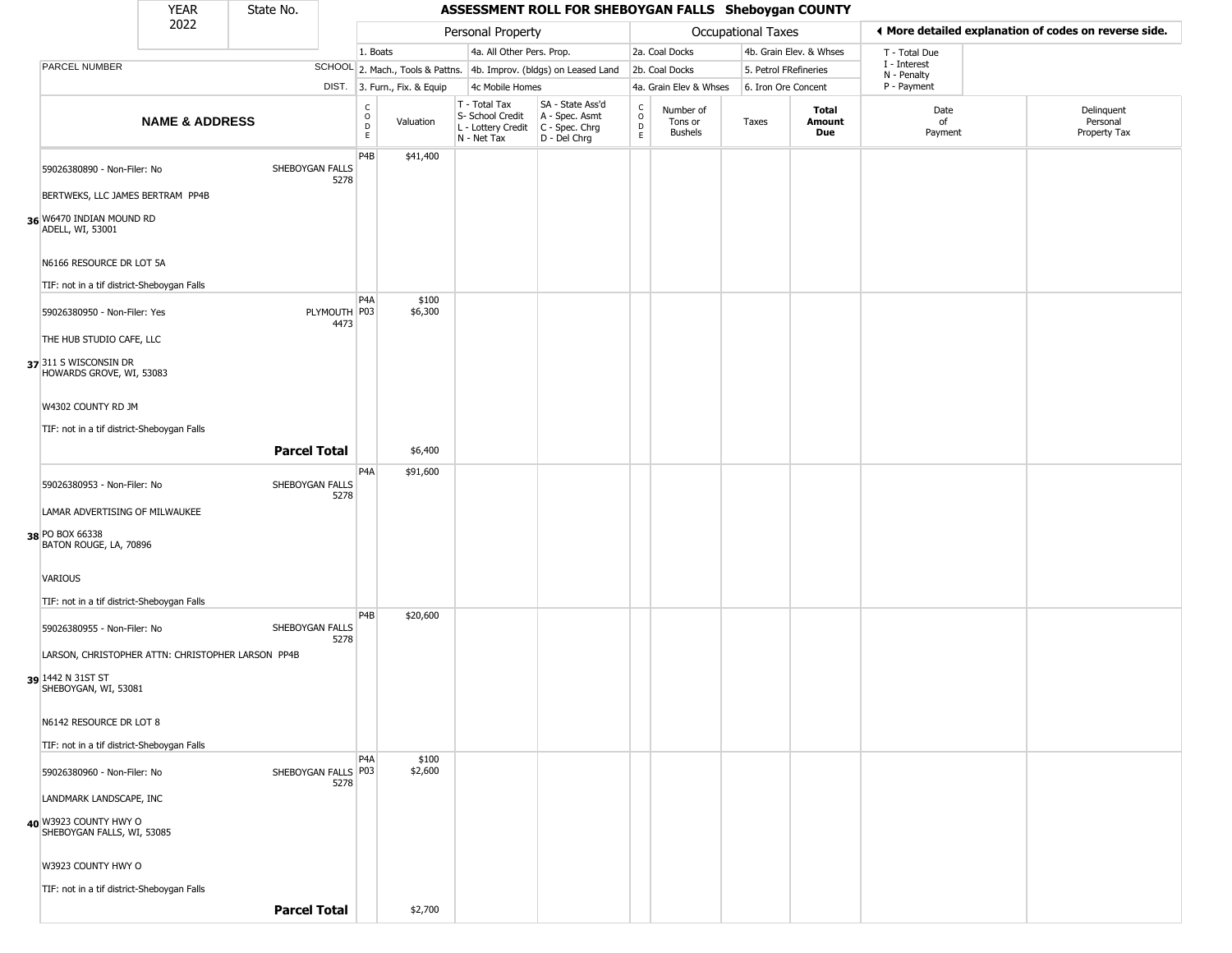#### YEAR **A State No. 45SESSMENT ROLL FOR SHEBOYGAN FALLS Sheboygan COUNTY** 2022 DIST. 3. Furn., Fix. & Equip PARCEL NUMBER **NAME & ADDRESS** State No. C O D E Valuation T - Total Tax S- School Credit A - Spec. Asmt L - Lottery Credit C - Spec. Chrg N - Net Tax SA - State Ass'd D - Del Chrg C O D E Number of Tons or Bushels Taxes **Total Amount Due** Date of Payment Delinquent Personal Property Tax Personal Property **Personal Property Personal Taxes** 1. Boats **4a. All Other Pers. Prop.** 2a. Coal Docks 4b. Grain Elev. & Whses SCHOOL 2. Mach., Tools & Pattns. 4b. Improv. (bldgs) on Leased Land 2b. Coal Docks 5. Petrol FRefineries 4c Mobile Homes 4a. Grain Elev & Whses 6. Iron Ore Concent T - Total Due I - Interest N - Penalty P - Payment 3**More detailed explanation of codes on reverse side. 41** 5848 GARDEN GROVE DR 59026380965 - Non-Filer: No SHEBOYGAN FALLS 5278 LEONHARDT, JACK PP4B SHEBOYGAN, WI, 53081 N6130 RESOURCE DR LOT 11 TIF: not in a tif district-Sheboygan Falls P4B \$18,000 **42** W3329 SUNSET RD 59026381105 - Non-Filer: No 5278 MORAINE BUILDERS, INC SHEBOYGAN FALLS, WI, 53085 W3329 SUNSET RD TIF: not in a tif district-Sheboygan Falls P4A SHEBOYGAN FALLS P03 \$100 \$3,100 **Parcel Total 1** \$3,200 **43** 5054 PARKE RIDGE RD 59026381110 - Non-Filer: No SHEBOYGAN FALLS 5278 T&L PROPERTIES, LLC PP4B SHEBOYBAN, WI, 53083 N6117 RESOURCE DR LOT 25 TIF: not in a tif district-Sheboygan Falls P4B \$33,500 **44** PO BOX 1632 59026381120 - Non-Filer: No 5278 Ass NORTHEAST ASPHALT INC. WAUKESHA, WI, 53187 N5935/N5805 CTY RD M TIF: not in a tif district-Sheboygan Falls **Stat** SHEBOYGAN FALLS e ess ed \$0 **45** 4024 HWY 42 59026381180 - Non-Filer: No SHEBOYGAN FALLS 5278 LAKESHORE FLEET MAINTENANCE, INC GLENN VALENSTEIN PP4B SHEBOYGAN, WI, 53083 N6125 RESOURCE DR LOT 13 TIF: not in a tif district-Sheboygan Falls P4B \$54,500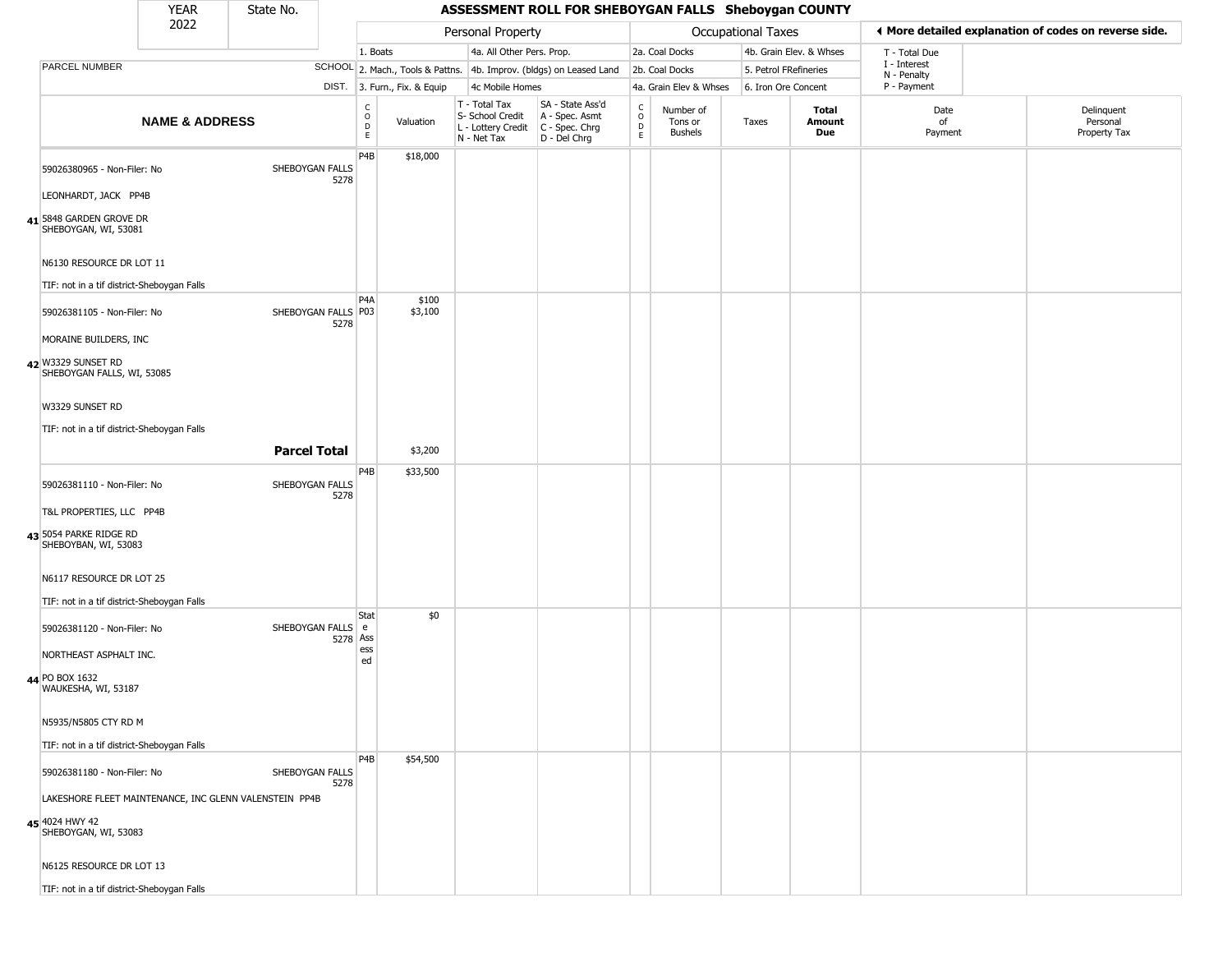# State No.

|                                                       | 2022                                                       |                             |                  |                              | Personal Property                                                      |                                                                      |                                     |                                        | Occupational Taxes    |                         |                             | ◀ More detailed explanation of codes on reverse side. |  |
|-------------------------------------------------------|------------------------------------------------------------|-----------------------------|------------------|------------------------------|------------------------------------------------------------------------|----------------------------------------------------------------------|-------------------------------------|----------------------------------------|-----------------------|-------------------------|-----------------------------|-------------------------------------------------------|--|
|                                                       |                                                            |                             | 1. Boats         |                              | 4a. All Other Pers. Prop.                                              |                                                                      |                                     | 2a. Coal Docks                         |                       | 4b. Grain Elev. & Whses | T - Total Due               |                                                       |  |
| PARCEL NUMBER                                         |                                                            |                             |                  |                              |                                                                        | SCHOOL 2. Mach., Tools & Pattns. 4b. Improv. (bldgs) on Leased Land  |                                     | 2b. Coal Docks                         | 5. Petrol FRefineries |                         | I - Interest<br>N - Penalty |                                                       |  |
|                                                       |                                                            |                             |                  | DIST. 3. Furn., Fix. & Equip | 4c Mobile Homes                                                        |                                                                      |                                     | 4a. Grain Elev & Whses                 | 6. Iron Ore Concent   |                         | P - Payment                 |                                                       |  |
|                                                       | <b>NAME &amp; ADDRESS</b>                                  |                             | C<br>0<br>D<br>E | Valuation                    | T - Total Tax<br>S- School Credit<br>L - Lottery Credit<br>N - Net Tax | SA - State Ass'd<br>A - Spec. Asmt<br>C - Spec. Chrg<br>D - Del Chrg | $\rm_{o}^{c}$<br>$\mathsf{D}$<br>E. | Number of<br>Tons or<br><b>Bushels</b> | Taxes                 | Total<br>Amount<br>Due  | Date<br>of<br>Payment       | Delinquent<br>Personal<br>Property Tax                |  |
| 59026381184 - Non-Filer: No                           |                                                            | SHEBOYGAN FALLS             | P03              | \$700                        |                                                                        |                                                                      |                                     |                                        |                       |                         |                             |                                                       |  |
|                                                       | PITNEY BOWES GLOBAL FINANCIAL SERVICES, LLC                | 5278                        |                  |                              |                                                                        |                                                                      |                                     |                                        |                       |                         |                             |                                                       |  |
| 46 5310 CYPRESS CENTER DR STE 110<br>TAMPA, FL, 33609 |                                                            |                             |                  |                              |                                                                        |                                                                      |                                     |                                        |                       |                         |                             |                                                       |  |
| VARIOUS                                               |                                                            |                             |                  |                              |                                                                        |                                                                      |                                     |                                        |                       |                         |                             |                                                       |  |
| TIF: not in a tif district-Sheboygan Falls            |                                                            |                             |                  |                              |                                                                        |                                                                      |                                     |                                        |                       |                         |                             |                                                       |  |
| 59026381195 - Non-Filer: Yes                          |                                                            | PLYMOUTH P03<br>4473        | P4A              | \$1,400<br>\$36,900          |                                                                        |                                                                      |                                     |                                        |                       |                         |                             |                                                       |  |
|                                                       | RACER'S HALL SPORTS BAR PITZEN, JAMES W                    |                             |                  |                              |                                                                        |                                                                      |                                     |                                        |                       |                         |                             |                                                       |  |
| 47 W6340 BARBARA WAY<br>PLYMOUTH, WI, 53073           |                                                            |                             |                  |                              |                                                                        |                                                                      |                                     |                                        |                       |                         |                             |                                                       |  |
| <b>W4408 CTH C</b>                                    |                                                            |                             |                  |                              |                                                                        |                                                                      |                                     |                                        |                       |                         |                             |                                                       |  |
| TIF: not in a tif district-Sheboygan Falls            |                                                            |                             |                  |                              |                                                                        |                                                                      |                                     |                                        |                       |                         |                             |                                                       |  |
|                                                       |                                                            | <b>Parcel Total</b>         |                  | \$38,300                     |                                                                        |                                                                      |                                     |                                        |                       |                         |                             |                                                       |  |
|                                                       |                                                            |                             | P03              | \$1,700                      |                                                                        |                                                                      |                                     |                                        |                       |                         |                             |                                                       |  |
| 59026381200 - Non-Filer: No                           |                                                            | SHEBOYGAN FALLS P4B<br>5278 |                  | \$638,600                    |                                                                        |                                                                      |                                     |                                        |                       |                         |                             |                                                       |  |
|                                                       | PLASTICS ENGINEERING CO PP AND PP4B                        |                             |                  |                              |                                                                        |                                                                      |                                     |                                        |                       |                         |                             |                                                       |  |
| 48 3518 LAKESHORE DR<br>SHEBOYGAN, WI, 53083          |                                                            |                             |                  |                              |                                                                        |                                                                      |                                     |                                        |                       |                         |                             |                                                       |  |
| N6240 RESOURCE DR L4 R4                               |                                                            |                             |                  |                              |                                                                        |                                                                      |                                     |                                        |                       |                         |                             |                                                       |  |
| TIF: not in a tif district-Sheboygan Falls            |                                                            |                             |                  |                              |                                                                        |                                                                      |                                     |                                        |                       |                         |                             |                                                       |  |
|                                                       |                                                            | <b>Parcel Total</b>         |                  | \$640,300                    |                                                                        |                                                                      |                                     |                                        |                       |                         |                             |                                                       |  |
| 59026381210 - Non-Filer: No                           |                                                            | SHEBOYGAN FALLS<br>5278     | P4B              | \$29,400                     |                                                                        |                                                                      |                                     |                                        |                       |                         |                             |                                                       |  |
| PP4B                                                  | WAGNER, TOM & PLESETZ, PHIL ATTN: TOM WAGNER/ PHIL PLESETZ |                             |                  |                              |                                                                        |                                                                      |                                     |                                        |                       |                         |                             |                                                       |  |
| $49 8216$ Arrow RD<br>MANITOWOC, WI, 54220            |                                                            |                             |                  |                              |                                                                        |                                                                      |                                     |                                        |                       |                         |                             |                                                       |  |
| N6162 RESOURCE DR LOT 4A                              |                                                            |                             |                  |                              |                                                                        |                                                                      |                                     |                                        |                       |                         |                             |                                                       |  |
| TIF: not in a tif district-Sheboygan Falls            |                                                            |                             |                  |                              |                                                                        |                                                                      |                                     |                                        |                       |                         |                             |                                                       |  |
| 59026381450 - Non-Filer: No                           |                                                            | SHEBOYGAN FALLS<br>5278     | P <sub>4</sub> B | \$60,000                     |                                                                        |                                                                      |                                     |                                        |                       |                         |                             |                                                       |  |
|                                                       | RICHARDSON INDUSTRIES, INC PP AND PP4B                     |                             |                  |                              |                                                                        |                                                                      |                                     |                                        |                       |                         |                             |                                                       |  |
| 50 635 COUNTY RD PP<br>SHEBOYGAN FALLS, WI, 53085     |                                                            |                             |                  |                              |                                                                        |                                                                      |                                     |                                        |                       |                         |                             |                                                       |  |
| N6222 RESOURCE DR LOT 1&2                             |                                                            |                             |                  |                              |                                                                        |                                                                      |                                     |                                        |                       |                         |                             |                                                       |  |
| TIF: not in a tif district-Sheboygan Falls            |                                                            |                             |                  |                              |                                                                        |                                                                      |                                     |                                        |                       |                         |                             |                                                       |  |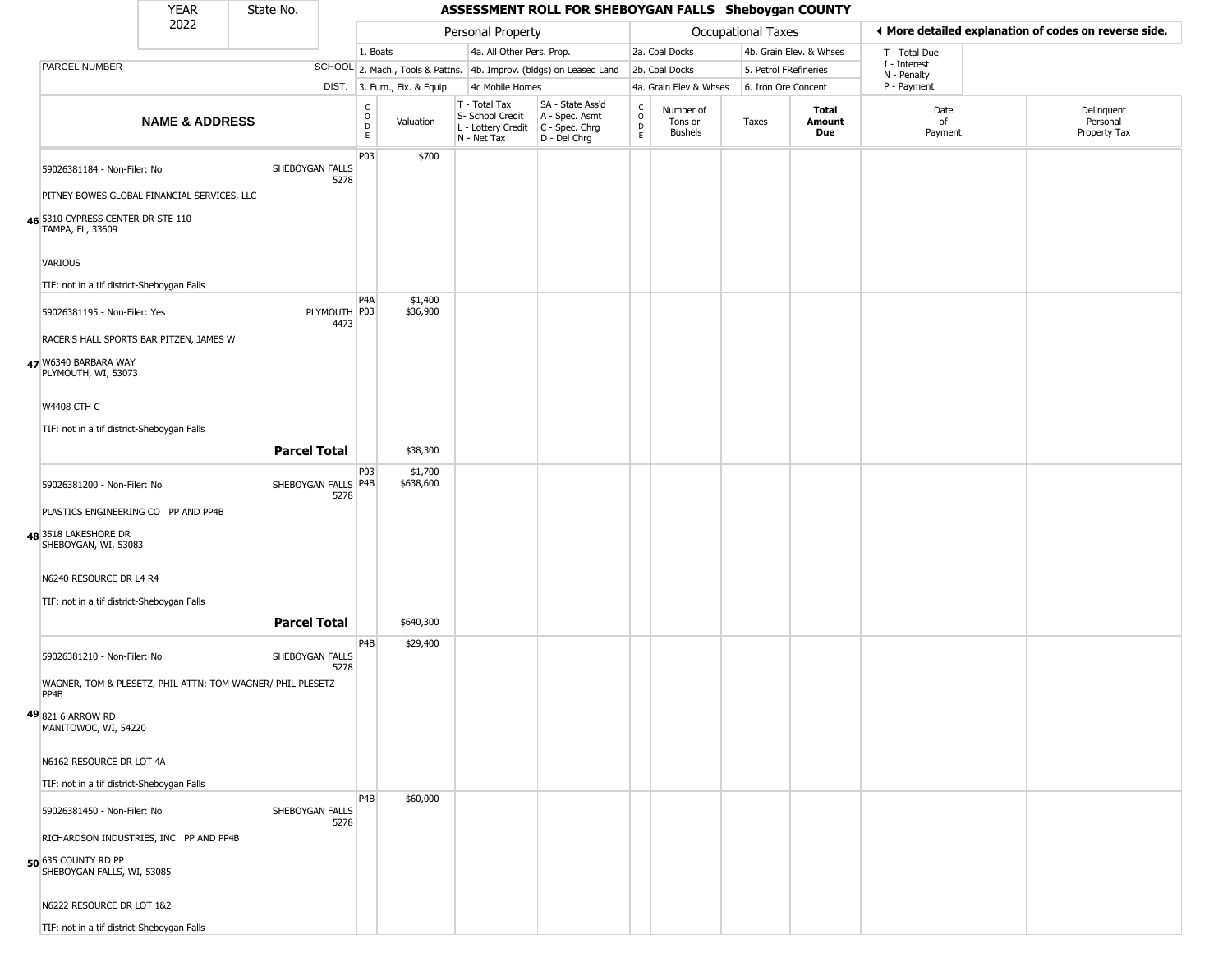| <b>YEAR</b> | State No. |                   | <b>ASSESSMENT ROLL FOR SHEBOYGAN FALLS Sheboygan COUNTY</b> |
|-------------|-----------|-------------------|-------------------------------------------------------------|
| 2022        |           | Personal Property | <b>Occupational Taxes</b>                                   |

|                                                         | 2022                      |                     |      |                         |                              | Personal Property                                                      |                                                                        |                        |                                 | Occupational Taxes    |                         |                             | ← More detailed explanation of codes on reverse side. |
|---------------------------------------------------------|---------------------------|---------------------|------|-------------------------|------------------------------|------------------------------------------------------------------------|------------------------------------------------------------------------|------------------------|---------------------------------|-----------------------|-------------------------|-----------------------------|-------------------------------------------------------|
|                                                         |                           |                     |      | 1. Boats                |                              | 4a. All Other Pers. Prop.                                              |                                                                        |                        | 2a. Coal Docks                  |                       | 4b. Grain Elev. & Whses | T - Total Due               |                                                       |
| PARCEL NUMBER                                           |                           |                     |      |                         |                              |                                                                        | SCHOOL 2. Mach., Tools & Pattns. 4b. Improv. (bldgs) on Leased Land    |                        | 2b. Coal Docks                  | 5. Petrol FRefineries |                         | I - Interest<br>N - Penalty |                                                       |
|                                                         |                           |                     |      |                         | DIST. 3. Furn., Fix. & Equip | 4c Mobile Homes                                                        |                                                                        |                        | 4a. Grain Elev & Whses          | 6. Iron Ore Concent   |                         | P - Payment                 |                                                       |
|                                                         | <b>NAME &amp; ADDRESS</b> |                     |      | C<br>$\circ$<br>D<br>E. | Valuation                    | T - Total Tax<br>S- School Credit<br>L - Lottery Credit<br>N - Net Tax | SA - State Ass'd<br>A - Spec. Asmt<br>$C - Spec. Chrg$<br>D - Del Chrg | C<br>$\circ$<br>D<br>E | Number of<br>Tons or<br>Bushels | Taxes                 | Total<br>Amount<br>Due  | Date<br>of<br>Payment       | Delinquent<br>Personal<br>Property Tax                |
| 59026381480 - Non-Filer: No                             |                           | SHEBOYGAN FALLS     |      | P <sub>4</sub> B        | \$32,500                     |                                                                        |                                                                        |                        |                                 |                       |                         |                             |                                                       |
|                                                         |                           |                     | 5278 |                         |                              |                                                                        |                                                                        |                        |                                 |                       |                         |                             |                                                       |
| ROENITZ, CHRISTINE PP4B                                 |                           |                     |      |                         |                              |                                                                        |                                                                        |                        |                                 |                       |                         |                             |                                                       |
| 51 525 PENNSYLVANIA AVE APT 104<br>SHEBOYGAN, WI, 53081 |                           |                     |      |                         |                              |                                                                        |                                                                        |                        |                                 |                       |                         |                             |                                                       |
| N6170 RESOURCE DR LOT 6A                                |                           |                     |      |                         |                              |                                                                        |                                                                        |                        |                                 |                       |                         |                             |                                                       |
| TIF: not in a tif district-Sheboygan Falls              |                           |                     |      | P <sub>4</sub> B        | \$180,000                    |                                                                        |                                                                        |                        |                                 |                       |                         |                             |                                                       |
| 59026381520 - Non-Filer: No                             |                           | SHEBOYGAN FALLS     | 5278 |                         |                              |                                                                        |                                                                        |                        |                                 |                       |                         |                             |                                                       |
| LEICHT, LOIS PP4B                                       |                           |                     |      |                         |                              |                                                                        |                                                                        |                        |                                 |                       |                         |                             |                                                       |
| 52 733 SHELLY DR<br>SHEBOYGAN FALLS, WI, 53085          |                           |                     |      |                         |                              |                                                                        |                                                                        |                        |                                 |                       |                         |                             |                                                       |
| N6171 RESOURCE DR TEE                                   |                           |                     |      |                         |                              |                                                                        |                                                                        |                        |                                 |                       |                         |                             |                                                       |
| TIF: not in a tif district-Sheboygan Falls              |                           |                     |      |                         |                              |                                                                        |                                                                        |                        |                                 |                       |                         |                             |                                                       |
| 59026381530 - Non-Filer: Yes                            |                           | SHEBOYGAN FALLS     |      | P <sub>4</sub> A        | \$100                        |                                                                        |                                                                        |                        |                                 |                       |                         |                             |                                                       |
| SCOTT'S EXCAVATING INC. SCOTT BARTHELS                  |                           |                     | 5278 |                         |                              |                                                                        |                                                                        |                        |                                 |                       |                         |                             |                                                       |
| 53 W3234 HIGHWAY J<br>SHEBOYGAN FALLS, WI, 53085        |                           |                     |      |                         |                              |                                                                        |                                                                        |                        |                                 |                       |                         |                             |                                                       |
| W3234 COUNTY HWY J                                      |                           |                     |      |                         |                              |                                                                        |                                                                        |                        |                                 |                       |                         |                             |                                                       |
| TIF: not in a tif district-Sheboygan Falls              |                           |                     |      |                         |                              |                                                                        |                                                                        |                        |                                 |                       |                         |                             |                                                       |
| 59026381665 - Non-Filer: No                             |                           | SHEBOYGAN FALLS     |      | P <sub>4</sub> B        | \$28,200                     |                                                                        |                                                                        |                        |                                 |                       |                         |                             |                                                       |
| SCHWIBINGER, CARL PP4B                                  |                           |                     | 5278 |                         |                              |                                                                        |                                                                        |                        |                                 |                       |                         |                             |                                                       |
|                                                         |                           |                     |      |                         |                              |                                                                        |                                                                        |                        |                                 |                       |                         |                             |                                                       |
| 54 W3830 COUNTY RD K<br>BELGIUM, WI, 53073              |                           |                     |      |                         |                              |                                                                        |                                                                        |                        |                                 |                       |                         |                             |                                                       |
| N6046 RESOURCE DR LOT G133                              |                           |                     |      |                         |                              |                                                                        |                                                                        |                        |                                 |                       |                         |                             |                                                       |
| TIF: not in a tif district-Sheboygan Falls              |                           |                     |      |                         |                              |                                                                        |                                                                        |                        |                                 |                       |                         |                             |                                                       |
| 59026381670 - Non-Filer: No                             |                           | SHEBOYGAN FALLS P03 | 5278 | P4A                     | \$100<br>\$32,900            |                                                                        |                                                                        |                        |                                 |                       |                         |                             |                                                       |
| SERVICE ONE TRANSPORTATION, INC                         |                           |                     |      |                         |                              |                                                                        |                                                                        |                        |                                 |                       |                         |                             |                                                       |
| 55 N5761 CTY RD M<br>PLYMOUTH, WI, 53073                |                           |                     |      |                         |                              |                                                                        |                                                                        |                        |                                 |                       |                         |                             |                                                       |
| N5761 CTY RD M                                          |                           |                     |      |                         |                              |                                                                        |                                                                        |                        |                                 |                       |                         |                             |                                                       |
| TIF: not in a tif district-Sheboygan Falls              |                           |                     |      |                         |                              |                                                                        |                                                                        |                        |                                 |                       |                         |                             |                                                       |
|                                                         |                           | <b>Parcel Total</b> |      |                         | \$33,000                     |                                                                        |                                                                        |                        |                                 |                       |                         |                             |                                                       |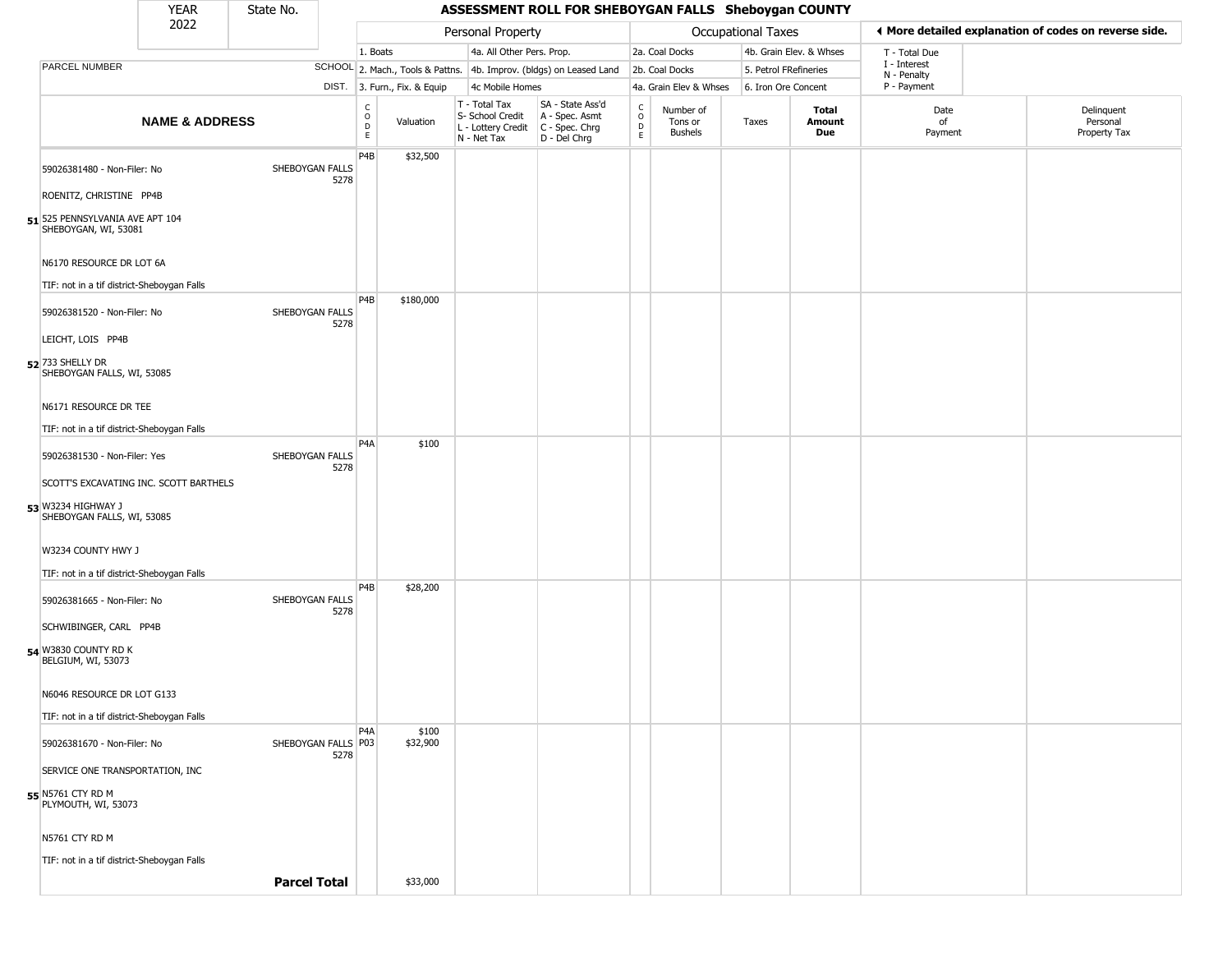|                                                                                                             | <b>YEAR</b>               | State No.         |          |                                    |                              |                                                                        | ASSESSMENT ROLL FOR SHEBOYGAN FALLS Sheboygan COUNTY                   |                                  |                                        |                       |                         |                                                       |                                        |
|-------------------------------------------------------------------------------------------------------------|---------------------------|-------------------|----------|------------------------------------|------------------------------|------------------------------------------------------------------------|------------------------------------------------------------------------|----------------------------------|----------------------------------------|-----------------------|-------------------------|-------------------------------------------------------|----------------------------------------|
|                                                                                                             | 2022                      |                   |          |                                    |                              | Personal Property                                                      |                                                                        |                                  |                                        | Occupational Taxes    |                         | ♦ More detailed explanation of codes on reverse side. |                                        |
|                                                                                                             |                           |                   |          | 1. Boats                           |                              | 4a. All Other Pers. Prop.                                              |                                                                        |                                  | 2a. Coal Docks                         |                       | 4b. Grain Elev. & Whses | T - Total Due                                         |                                        |
| <b>PARCEL NUMBER</b>                                                                                        |                           |                   |          |                                    |                              |                                                                        | SCHOOL 2. Mach., Tools & Pattns. 4b. Improv. (bldgs) on Leased Land    |                                  | 2b. Coal Docks                         | 5. Petrol FRefineries |                         | I - Interest<br>N - Penalty                           |                                        |
|                                                                                                             |                           |                   |          |                                    | DIST. 3. Furn., Fix. & Equip | 4c Mobile Homes                                                        |                                                                        |                                  | 4a. Grain Elev & Whses                 | 6. Iron Ore Concent   |                         | P - Payment                                           |                                        |
|                                                                                                             | <b>NAME &amp; ADDRESS</b> |                   |          | $\frac{c}{0}$<br>$\mathsf{D}$<br>E | Valuation                    | T - Total Tax<br>S- School Credit<br>L - Lottery Credit<br>N - Net Tax | SA - State Ass'd<br>A - Spec. Asmt<br>$C - Spec. Chrg$<br>D - Del Chrg | C<br>$\circ$<br>D<br>$\mathsf E$ | Number of<br>Tons or<br><b>Bushels</b> | Taxes                 | Total<br>Amount<br>Due  | Date<br>of<br>Payment                                 | Delinquent<br>Personal<br>Property Tax |
| 59026381820 - Non-Filer: No<br>JASON & TINA KREIDLER PP4B<br>56 5110 WILD MEADOW DR<br>SHEBOYGAN, WI, 53083 |                           | SHEBOYGAN FALLS   | 5278     | P4B                                | \$39,000                     |                                                                        |                                                                        |                                  |                                        |                       |                         |                                                       |                                        |
| N6118 RESOURCE DR LOT 21<br>TIF: not in a tif district-Sheboygan Falls                                      |                           |                   |          |                                    |                              |                                                                        |                                                                        |                                  |                                        |                       |                         |                                                       |                                        |
| 59026381950 - Non-Filer: No<br>STIPE MACHINE CO., INC<br>57 W4131 COUNTY RD C<br>PLYMOUTH, WI, 53073        |                           | SHEBOYGAN FALLS e | 5278 Ass | Stat<br>ess<br>ed                  | \$0                          |                                                                        |                                                                        |                                  |                                        |                       |                         |                                                       |                                        |
| N5718 COUNTY ROAD M<br>TIF: not in a tif district-Sheboygan Falls                                           |                           |                   |          | P <sub>4</sub> A                   | \$6,100                      |                                                                        |                                                                        |                                  |                                        |                       |                         |                                                       |                                        |
| 59026382100 - Non-Filer: No<br>TEN PAS SIGN CO, INC                                                         |                           | SHEBOYGAN FALLS   | 5278     |                                    |                              |                                                                        |                                                                        |                                  |                                        |                       |                         |                                                       |                                        |
| 58 W2312 WILSON-LIMA RD<br>OOSTBURG, WI, 53070                                                              |                           |                   |          |                                    |                              |                                                                        |                                                                        |                                  |                                        |                       |                         |                                                       |                                        |
| W2312 WILSON LIMA RD<br>TIF: not in a tif district-Sheboygan Falls                                          |                           |                   |          |                                    |                              |                                                                        |                                                                        |                                  |                                        |                       |                         |                                                       |                                        |
| 59026382135 - Non-Filer: No                                                                                 |                           | SHEBOYGAN FALLS   | 5278     | P4B                                | \$6,400                      |                                                                        |                                                                        |                                  |                                        |                       |                         |                                                       |                                        |
| EUGENE KISER PP4B<br>59 512 SAINT CLAIR AVE<br>SHEBOYGAN, WI, 53081                                         |                           |                   |          |                                    |                              |                                                                        |                                                                        |                                  |                                        |                       |                         |                                                       |                                        |
| N6161 RESOURCE DR LOT 5                                                                                     |                           |                   |          |                                    |                              |                                                                        |                                                                        |                                  |                                        |                       |                         |                                                       |                                        |
| TIF: not in a tif district-Sheboygan Falls                                                                  |                           |                   |          |                                    |                              |                                                                        |                                                                        |                                  |                                        |                       |                         |                                                       |                                        |
| 59026382140 - Non-Filer: No                                                                                 |                           | SHEBOYGAN FALLS   | 5278     | P <sub>4</sub> B                   | \$32,100                     |                                                                        |                                                                        |                                  |                                        |                       |                         |                                                       |                                        |
| VOGT, JAMES PP4B                                                                                            |                           |                   |          |                                    |                              |                                                                        |                                                                        |                                  |                                        |                       |                         |                                                       |                                        |
| 60 1204 BLOOMINGTON DR<br>TAMPA, FL, 33635                                                                  |                           |                   |          |                                    |                              |                                                                        |                                                                        |                                  |                                        |                       |                         |                                                       |                                        |
| N6122 RESOURCE DR LOT 20                                                                                    |                           |                   |          |                                    |                              |                                                                        |                                                                        |                                  |                                        |                       |                         |                                                       |                                        |
| TIF: not in a tif district-Sheboygan Falls                                                                  |                           |                   |          |                                    |                              |                                                                        |                                                                        |                                  |                                        |                       |                         |                                                       |                                        |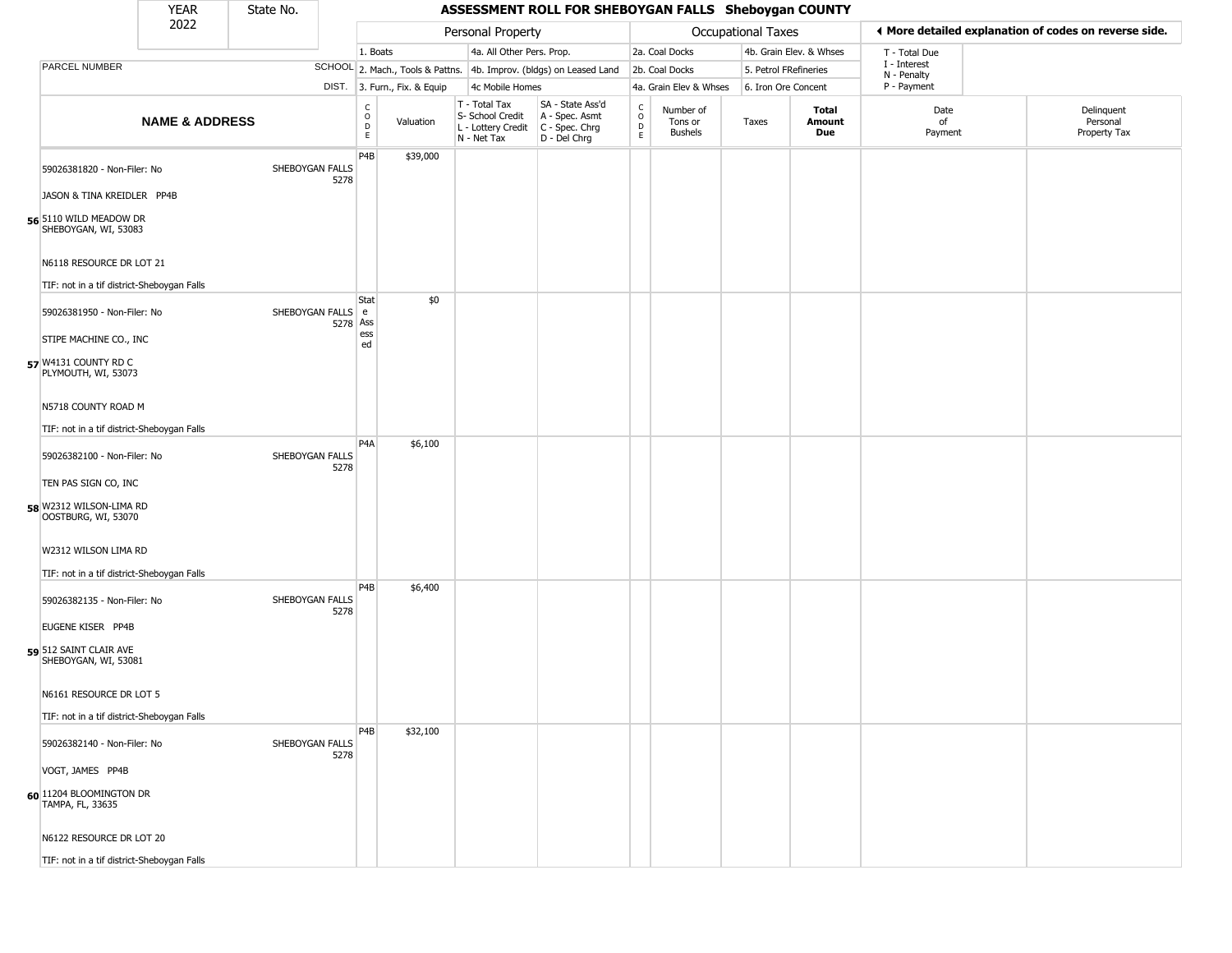| <b>YEAR</b> | State No. |                   | ASSESSMENT ROLL FOR SHEBOYGAN FALLS Sheboygan COUNTY |
|-------------|-----------|-------------------|------------------------------------------------------|
| 2022        |           | Personal Property | <b>Occupational Taxes</b>                            |

|                                                                                                                                                                                                                       | 2022                      |                                                    |                         |                              | Personal Property                                                      |                                                                      |                                |                                 | Occupational Taxes    |                         |                             | ◀ More detailed explanation of codes on reverse side. |
|-----------------------------------------------------------------------------------------------------------------------------------------------------------------------------------------------------------------------|---------------------------|----------------------------------------------------|-------------------------|------------------------------|------------------------------------------------------------------------|----------------------------------------------------------------------|--------------------------------|---------------------------------|-----------------------|-------------------------|-----------------------------|-------------------------------------------------------|
|                                                                                                                                                                                                                       |                           |                                                    | 1. Boats                |                              | 4a. All Other Pers. Prop.                                              |                                                                      |                                | 2a. Coal Docks                  |                       | 4b. Grain Elev. & Whses | T - Total Due               |                                                       |
| PARCEL NUMBER                                                                                                                                                                                                         |                           |                                                    |                         |                              |                                                                        | SCHOOL 2. Mach., Tools & Pattns. 4b. Improv. (bldgs) on Leased Land  |                                | 2b. Coal Docks                  | 5. Petrol FRefineries |                         | I - Interest<br>N - Penalty |                                                       |
|                                                                                                                                                                                                                       |                           |                                                    |                         | DIST. 3. Furn., Fix. & Equip | 4c Mobile Homes                                                        |                                                                      |                                | 4a. Grain Elev & Whses          | 6. Iron Ore Concent   |                         | P - Payment                 |                                                       |
|                                                                                                                                                                                                                       | <b>NAME &amp; ADDRESS</b> |                                                    | C<br>$\circ$<br>D<br>E  | Valuation                    | T - Total Tax<br>S- School Credit<br>L - Lottery Credit<br>N - Net Tax | SA - State Ass'd<br>A - Spec. Asmt<br>C - Spec. Chrg<br>D - Del Chrg | $\rm _o^c$<br>$\mathsf D$<br>E | Number of<br>Tons or<br>Bushels | Taxes                 | Total<br>Amount<br>Due  | Date<br>of<br>Payment       | Delinquent<br>Personal<br>Property Tax                |
| 59026382160 - Non-Filer: No<br>WAAGE, MATTHEW PP4B<br>61 W5237 COUNTY ROAD A NORTH<br>ELKHART LAKE, WI, 53020<br>N6153 RESOURCE DR LOT 3<br>TIF: not in a tif district-Sheboygan Falls<br>59026382165 - Non-Filer: No |                           | SHEBOYGAN FALLS<br>5278<br>SHEBOYGAN FALLS<br>5278 | P4B<br>P <sub>4</sub> B | \$8,700<br>\$9,500           |                                                                        |                                                                      |                                |                                 |                       |                         |                             |                                                       |
| WAAGE, MATTHEW PP4B<br>62 W5237 COUNTY ROAD A NORTH<br>SHEBOYGAN FALLS, WI, 53085<br>N6157 RESOURCE DR LOT 4<br>TIF: not in a tif district-Sheboygan Falls                                                            |                           |                                                    |                         |                              |                                                                        |                                                                      |                                |                                 |                       |                         |                             |                                                       |
| 59026382180 - Non-Filer: No<br>DAVID J FISCHER PP4B<br>63 408 NORTH AVE<br>SHEBOYGAN, WI, 53081<br>N6146 RESOURCE DR LOT 7<br>TIF: not in a tif district-Sheboygan Falls                                              |                           | SHEBOYGAN FALLS<br>5278                            | P4B                     | \$20,600                     |                                                                        |                                                                      |                                |                                 |                       |                         |                             |                                                       |
| 59026382400 - Non-Filer: No<br><b>GLENN MOORE PP4B</b><br>64 N8163 SNAKE RD<br>ELKHART, WI, 53020<br>N6165 RESOURCE DR LOT 6<br>TIF: not in a tif district-Sheboygan Falls                                            |                           | SHEBOYGAN FALLS<br>5278                            | P4B                     | \$6,100                      |                                                                        |                                                                      |                                |                                 |                       |                         |                             |                                                       |
| 59026382410 - Non-Filer: No<br>JOHN SCHNEIDER PP4B<br>65 14421 WOODSIDE LANE<br>KIEL, WI, 53042<br>N6141 RESOURCE DR LOT 17<br>TIF: not in a tif district-Sheboygan Falls                                             |                           | SHEBOYGAN FALLS<br>5278                            | P4B                     | \$22,400                     |                                                                        |                                                                      |                                |                                 |                       |                         |                             |                                                       |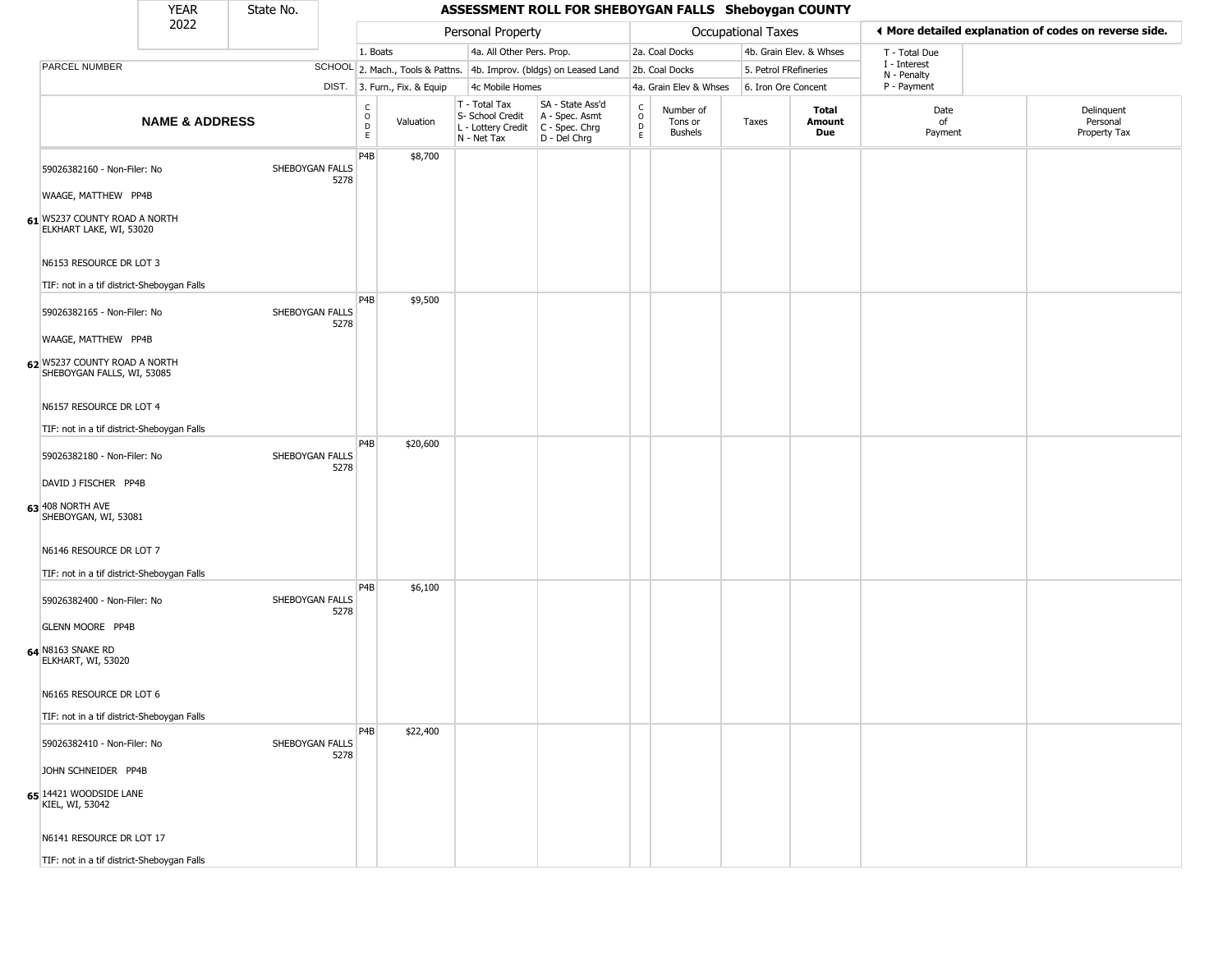#### YEAR **ASSESSMENT ROLL FOR SHEBOYGAN FALLS Sheboygan COUNTY** 2022 DIST. 3. Furn., Fix. & Equip PARCEL NUMBER **NAME & ADDRESS** State No. C O D E Valuation T - Total Tax S- School Credit A - Spec. Asmt L - Lottery Credit C - Spec. Chrg N - Net Tax SA - State Ass'd D - Del Chrg C O D E Number of Tons or Bushels Taxes **Total Amount Due** Date of Payment Delinquent Personal Property Tax Personal Property **Personal Property Personal Taxes** 1. Boats **4a. All Other Pers. Prop.** 2a. Coal Docks 4b. Grain Elev. & Whses SCHOOL 2. Mach., Tools & Pattns. 4b. Improv. (bldgs) on Leased Land 2b. Coal Docks 5. Petrol FRefineries 4c Mobile Homes 4a. Grain Elev & Whses 6. Iron Ore Concent T - Total Due I - Interest N - Penalty P - Payment 3**More detailed explanation of codes on reverse side. 66** W3244 COUNTY RD O 59026382412 - Non-Filer: Yes 5278 BURROWS AVIATION PP AND PP4B SHEBOYGAN FALLS, WI, 53085 N6187 RESOURCE DR FBO TIF: not in a tif district-Sheboygan Falls P03 SHEBOYGAN FALLS P4B \$16,800 \$338,000 **Parcel Total** | \$354,800 **67** PO BOX 897 59026382420 - Non-Filer: No 5278 P4B WINDWAY CAPITAL CORP. LESLEY CASSIDY PP AND PP4B SHEBOYGAN, WI, 53082 N6225 RESOURCE DR LOT 1&2 TIF: not in a tif district-Sheboygan Falls P4A SHEBOYGAN FALLS P03 \$500 \$39,800 \$479,600 **Parcel Total | \$519,900 68** PO BOX 897 59026382430 - Non-Filer: No 5278 P4B WINDWAY CAPITAL CORP. LESLEY CASSIDY PP AND PP4B SHEBOYGAN, WI, 53082 N6225 RESOURCE DR LOTS 3&4 TIF: not in a tif district-Sheboygan Falls P03 SHEBOYGAN FALLS P4A \$200 \$500 \$203,300 **Parcel Total 1 \$204,000 69** 2720 N 30TH ST 59026382490 - Non-Filer: No SHEBOYGAN FALLS 5278 WOOD, ROBERT & TISLAU, JOHN ATTN: ROBERT WOOD/ JOHN TISLAU PP4B SHEBOYGAN, WI, 53083 N6062 RESOURCE DR LOT 29 P4B \$33,500

TIF: not in a tif district-Sheboygan Falls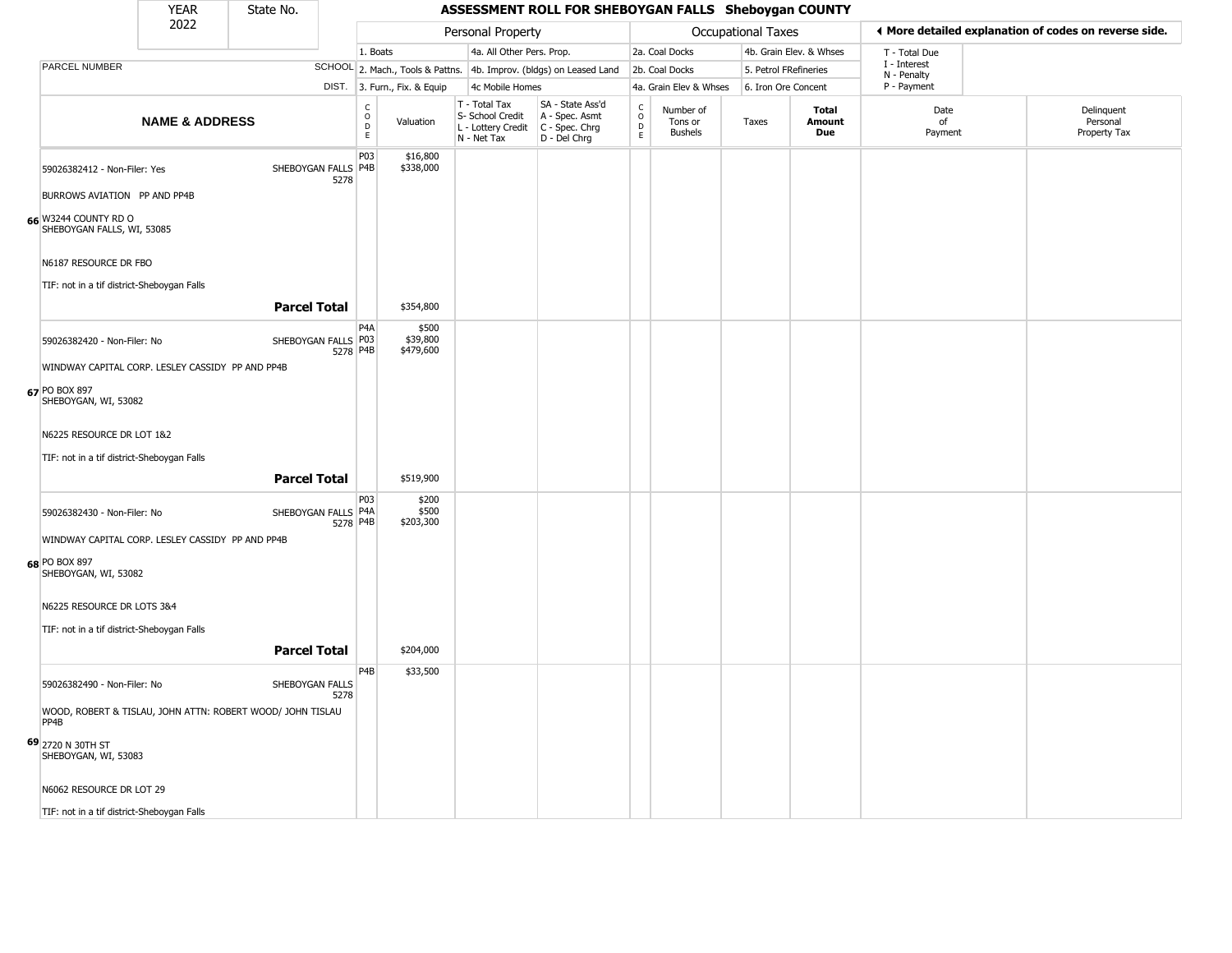| YEAR | State No. |  |
|------|-----------|--|
| רמפ  |           |  |

|                                                                     | 2022                      |                             | Personal Property       |                              |                                                                                              |                                                                      |                                            | ♦ More detailed explanation of codes on reverse side. |                       |                        |                            |                                        |
|---------------------------------------------------------------------|---------------------------|-----------------------------|-------------------------|------------------------------|----------------------------------------------------------------------------------------------|----------------------------------------------------------------------|--------------------------------------------|-------------------------------------------------------|-----------------------|------------------------|----------------------------|----------------------------------------|
|                                                                     |                           |                             | 1. Boats                |                              | Occupational Taxes<br>4a. All Other Pers. Prop.<br>2a. Coal Docks<br>4b. Grain Elev. & Whses |                                                                      | T - Total Due                              |                                                       |                       |                        |                            |                                        |
| PARCEL NUMBER                                                       |                           |                             |                         |                              |                                                                                              | SCHOOL 2. Mach., Tools & Pattns. 4b. Improv. (bldgs) on Leased Land  |                                            | 2b. Coal Docks                                        | 5. Petrol FRefineries |                        | I - Interest               |                                        |
|                                                                     |                           |                             |                         | DIST. 3. Furn., Fix. & Equip | 4c Mobile Homes                                                                              |                                                                      |                                            | 4a. Grain Elev & Whses                                | 6. Iron Ore Concent   |                        | N - Penalty<br>P - Payment |                                        |
|                                                                     | <b>NAME &amp; ADDRESS</b> |                             | C<br>$\circ$<br>D<br>E. | Valuation                    | T - Total Tax<br>S- School Credit<br>L - Lottery Credit<br>N - Net Tax                       | SA - State Ass'd<br>A - Spec. Asmt<br>C - Spec. Chrg<br>D - Del Chrg | $\begin{array}{c} C \\ O \\ E \end{array}$ | Number of<br>Tons or<br><b>Bushels</b>                | Taxes                 | Total<br>Amount<br>Due | Date<br>of<br>Payment      | Delinquent<br>Personal<br>Property Tax |
| 59026393038 - Non-Filer: No                                         |                           | PLYMOUTH e                  | Stat<br>4473 Ass        | \$0                          |                                                                                              |                                                                      |                                            |                                                       |                       |                        |                            |                                        |
| PALLETWORKS, LLC                                                    |                           |                             | ess<br>ed               |                              |                                                                                              |                                                                      |                                            |                                                       |                       |                        |                            |                                        |
| 70 N5826 CTY RD M<br>Sheboygan Falls, WI, 53085                     |                           |                             |                         |                              |                                                                                              |                                                                      |                                            |                                                       |                       |                        |                            |                                        |
| N5826 CTY RD M                                                      |                           |                             |                         |                              |                                                                                              |                                                                      |                                            |                                                       |                       |                        |                            |                                        |
| TIF: not in a tif district-Sheboygan Falls                          |                           |                             | P03                     | \$6,400                      |                                                                                              |                                                                      |                                            |                                                       |                       |                        |                            |                                        |
| 59026393039 - Non-Filer: No<br>GREATAMERICA FINANCIAL SERVICES CORP |                           | SHEBOYGAN FALLS<br>5278     |                         |                              |                                                                                              |                                                                      |                                            |                                                       |                       |                        |                            |                                        |
| 71 625 1ST STREET SE, STE 800<br>CEDAR RAPIDS, IA, 52401            |                           |                             |                         |                              |                                                                                              |                                                                      |                                            |                                                       |                       |                        |                            |                                        |
| VARIOUS                                                             |                           |                             |                         |                              |                                                                                              |                                                                      |                                            |                                                       |                       |                        |                            |                                        |
| TIF: not in a tif district-Sheboygan Falls                          |                           |                             | P <sub>4</sub> A        |                              |                                                                                              |                                                                      |                                            |                                                       |                       |                        |                            |                                        |
| 59026393042 - Non-Filer: No                                         |                           | SHEBOYGAN FALLS<br>5278     |                         | \$100                        |                                                                                              |                                                                      |                                            |                                                       |                       |                        |                            |                                        |
| BOEHLKE BOTTLED GAS CORP ATTN: TANKS ON REAL PARCEL<br>59026385951  |                           |                             |                         |                              |                                                                                              |                                                                      |                                            |                                                       |                       |                        |                            |                                        |
| 72 10712 W FREISTAD RD<br>MEQUON, WI, 53097                         |                           |                             |                         |                              |                                                                                              |                                                                      |                                            |                                                       |                       |                        |                            |                                        |
| <b>N5856 CTH M</b>                                                  |                           |                             |                         |                              |                                                                                              |                                                                      |                                            |                                                       |                       |                        |                            |                                        |
| TIF: not in a tif district-Sheboygan Falls                          |                           |                             |                         |                              |                                                                                              |                                                                      |                                            |                                                       |                       |                        |                            |                                        |
| 59026393043 - Non-Filer: Yes                                        |                           | SHEBOYGAN FALLS P03<br>5278 | P4A                     | \$200<br>\$3,200             |                                                                                              |                                                                      |                                            |                                                       |                       |                        |                            |                                        |
| AUTUMN RIDGE LANDSCAPING                                            |                           |                             |                         |                              |                                                                                              |                                                                      |                                            |                                                       |                       |                        |                            |                                        |
| 73 PO BOX 937<br>SHEBOYGAN, WI, 53082                               |                           |                             |                         |                              |                                                                                              |                                                                      |                                            |                                                       |                       |                        |                            |                                        |
| <b>N5749 CTH M</b>                                                  |                           |                             |                         |                              |                                                                                              |                                                                      |                                            |                                                       |                       |                        |                            |                                        |
| TIF: not in a tif district-Sheboygan Falls                          |                           |                             |                         |                              |                                                                                              |                                                                      |                                            |                                                       |                       |                        |                            |                                        |
|                                                                     |                           | <b>Parcel Total</b>         |                         | \$3,400                      |                                                                                              |                                                                      |                                            |                                                       |                       |                        |                            |                                        |
| 59026393048 - Non-Filer: No                                         |                           | SHEBOYGAN FALLS P03<br>5278 | P4A                     | \$1,100<br>\$3,500           |                                                                                              |                                                                      |                                            |                                                       |                       |                        |                            |                                        |
| INTEGRAL MACHINE SERVICE, LLC                                       |                           |                             |                         |                              |                                                                                              |                                                                      |                                            |                                                       |                       |                        |                            |                                        |
| 74 W4131 COUNTY RD C<br>PLYMOUTH, WI, 53073                         |                           |                             |                         |                              |                                                                                              |                                                                      |                                            |                                                       |                       |                        |                            |                                        |
| <b>W4131 CTH C</b>                                                  |                           |                             |                         |                              |                                                                                              |                                                                      |                                            |                                                       |                       |                        |                            |                                        |
| TIF: not in a tif district-Sheboygan Falls                          |                           |                             |                         |                              |                                                                                              |                                                                      |                                            |                                                       |                       |                        |                            |                                        |
|                                                                     |                           | <b>Parcel Total</b>         |                         | \$4,600                      |                                                                                              |                                                                      |                                            |                                                       |                       |                        |                            |                                        |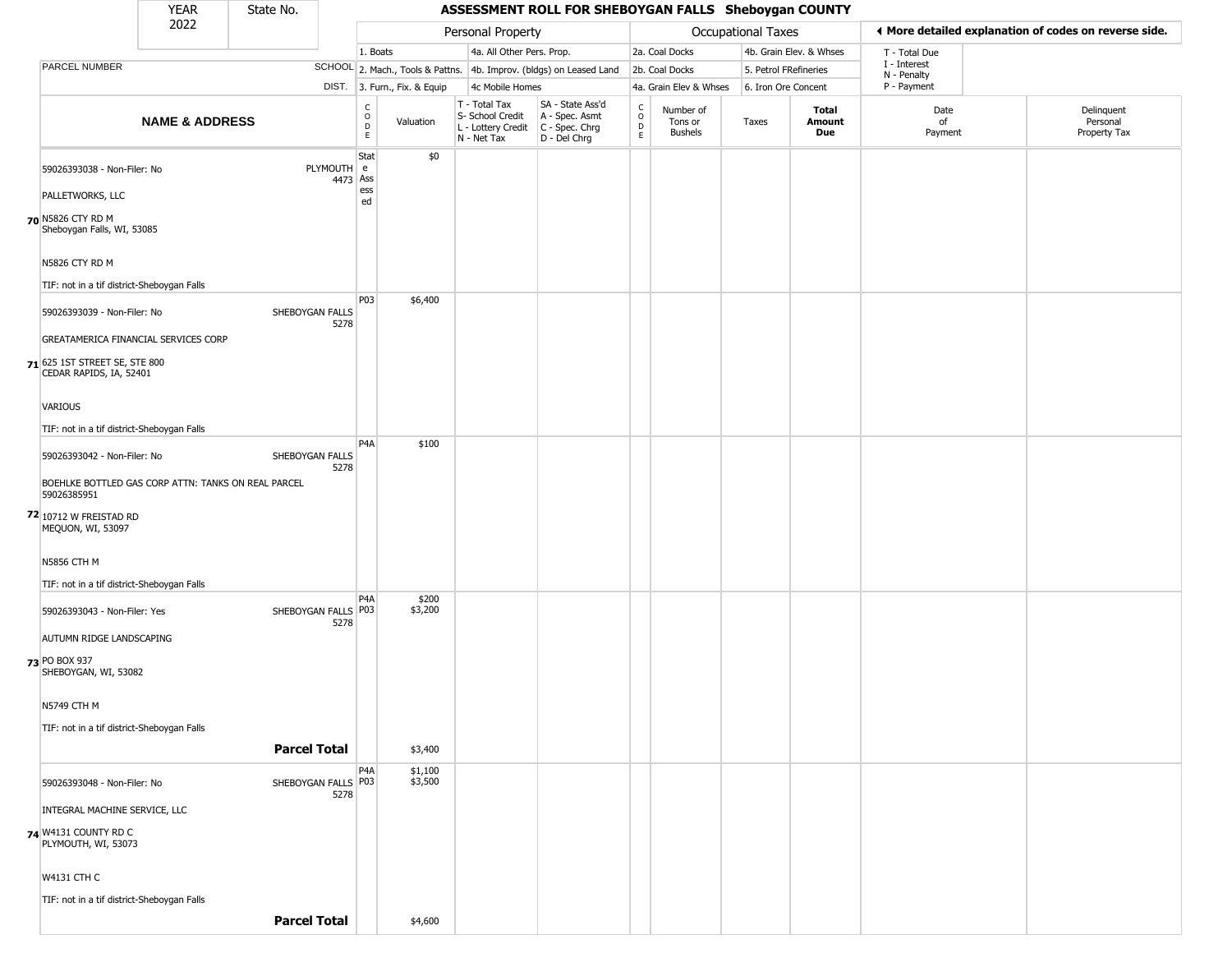# State No.

|                                                              | 2022                      |                               | Personal Property      |                              | Occupational Taxes                                                     |                                                                      |                                                          | ◀ More detailed explanation of codes on reverse side. |                       |                               |                             |                                        |
|--------------------------------------------------------------|---------------------------|-------------------------------|------------------------|------------------------------|------------------------------------------------------------------------|----------------------------------------------------------------------|----------------------------------------------------------|-------------------------------------------------------|-----------------------|-------------------------------|-----------------------------|----------------------------------------|
|                                                              |                           |                               | 1. Boats               |                              | 4a. All Other Pers. Prop.                                              |                                                                      |                                                          | 2a. Coal Docks                                        |                       | 4b. Grain Elev. & Whses       | T - Total Due               |                                        |
| PARCEL NUMBER                                                |                           |                               |                        |                              |                                                                        | SCHOOL 2. Mach., Tools & Pattns. 4b. Improv. (bldgs) on Leased Land  |                                                          | 2b. Coal Docks                                        | 5. Petrol FRefineries |                               | I - Interest<br>N - Penalty |                                        |
|                                                              |                           |                               |                        | DIST. 3. Furn., Fix. & Equip |                                                                        | 4c Mobile Homes                                                      |                                                          | 4a. Grain Elev & Whses                                |                       | 6. Iron Ore Concent           | P - Payment                 |                                        |
|                                                              | <b>NAME &amp; ADDRESS</b> |                               | C<br>$\circ$<br>D<br>E | Valuation                    | T - Total Tax<br>S- School Credit<br>L - Lottery Credit<br>N - Net Tax | SA - State Ass'd<br>A - Spec. Asmt<br>C - Spec. Chrg<br>D - Del Chrg | $\begin{smallmatrix} C \\ 0 \\ D \end{smallmatrix}$<br>E | Number of<br>Tons or<br><b>Bushels</b>                | Taxes                 | <b>Total</b><br>Amount<br>Due | Date<br>of<br>Payment       | Delinquent<br>Personal<br>Property Tax |
| 59026393049 - Non-Filer: No                                  |                           | SHEBOYGAN FALLS e<br>5278 Ass | Stat<br>ess            | \$0                          |                                                                        |                                                                      |                                                          |                                                       |                       |                               |                             |                                        |
| PAULS CABINET SHOP, INC                                      |                           |                               | ed                     |                              |                                                                        |                                                                      |                                                          |                                                       |                       |                               |                             |                                        |
| 75 N5805 CTY RD M<br>PLYMOUTH, WI, 53073                     |                           |                               |                        |                              |                                                                        |                                                                      |                                                          |                                                       |                       |                               |                             |                                        |
| N5805 CTY RD M<br>TIF: not in a tif district-Sheboygan Falls |                           |                               |                        |                              |                                                                        |                                                                      |                                                          |                                                       |                       |                               |                             |                                        |
|                                                              |                           |                               | P <sub>4</sub> A       | \$100                        |                                                                        |                                                                      |                                                          |                                                       |                       |                               |                             |                                        |
| 59026393051 - Non-Filer: No                                  |                           | SHEBOYGAN FALLS<br>5278       |                        |                              |                                                                        |                                                                      |                                                          |                                                       |                       |                               |                             |                                        |
| KARLS GARAGE, LLC                                            |                           |                               |                        |                              |                                                                        |                                                                      |                                                          |                                                       |                       |                               |                             |                                        |
| 76 N6745B STATE HIGHWAY 32<br>SHEBOYGAN FALLS, WI, 53085     |                           |                               |                        |                              |                                                                        |                                                                      |                                                          |                                                       |                       |                               |                             |                                        |
| N6745B STATE HIGHWAY 32                                      |                           |                               |                        |                              |                                                                        |                                                                      |                                                          |                                                       |                       |                               |                             |                                        |
| TIF: not in a tif district-Sheboygan Falls                   |                           |                               |                        |                              |                                                                        |                                                                      |                                                          |                                                       |                       |                               |                             |                                        |
| 59026393056 - Non-Filer: No                                  |                           | SHEBOYGAN FALLS<br>5278       | P03                    | \$400                        |                                                                        |                                                                      |                                                          |                                                       |                       |                               |                             |                                        |
| LAND STEWARD ENHANCEMENTS, LLC                               |                           |                               |                        |                              |                                                                        |                                                                      |                                                          |                                                       |                       |                               |                             |                                        |
| 77 PO BOX 394<br>PLYMOUTH, WI, 53073                         |                           |                               |                        |                              |                                                                        |                                                                      |                                                          |                                                       |                       |                               |                             |                                        |
| N5947 WILLOW RD                                              |                           |                               |                        |                              |                                                                        |                                                                      |                                                          |                                                       |                       |                               |                             |                                        |
| TIF: not in a tif district-Sheboygan Falls                   |                           |                               |                        |                              |                                                                        |                                                                      |                                                          |                                                       |                       |                               |                             |                                        |
| 59026393057 - Non-Filer: No                                  |                           | SHEBOYGAN FALLS<br>5278       | P03                    | \$100                        |                                                                        |                                                                      |                                                          |                                                       |                       |                               |                             |                                        |
| ADT, LLC                                                     |                           |                               |                        |                              |                                                                        |                                                                      |                                                          |                                                       |                       |                               |                             |                                        |
| 78 PO BOX 54767<br>LEXINGTON, KY, 40555                      |                           |                               |                        |                              |                                                                        |                                                                      |                                                          |                                                       |                       |                               |                             |                                        |
| <b>VARIOUS</b>                                               |                           |                               |                        |                              |                                                                        |                                                                      |                                                          |                                                       |                       |                               |                             |                                        |
| TIF: not in a tif district-Sheboygan Falls                   |                           |                               |                        |                              |                                                                        |                                                                      |                                                          |                                                       |                       |                               |                             |                                        |
| 59026393059 - Non-Filer: No                                  |                           | SHEBOYGAN FALLS<br>5278       | P4B                    | \$205,000                    |                                                                        |                                                                      |                                                          |                                                       |                       |                               |                             |                                        |
| ALTITUDE AIR, LLC PP4B                                       |                           |                               |                        |                              |                                                                        |                                                                      |                                                          |                                                       |                       |                               |                             |                                        |
| 79 N6252 RESOURCE DR<br>SHEBOYGAN FALLS, WI, 53085           |                           |                               |                        |                              |                                                                        |                                                                      |                                                          |                                                       |                       |                               |                             |                                        |
| N6252 RESOURCE DR LOT 1R4                                    |                           |                               |                        |                              |                                                                        |                                                                      |                                                          |                                                       |                       |                               |                             |                                        |
| TIF: not in a tif district-Sheboygan Falls                   |                           |                               |                        |                              |                                                                        |                                                                      |                                                          |                                                       |                       |                               |                             |                                        |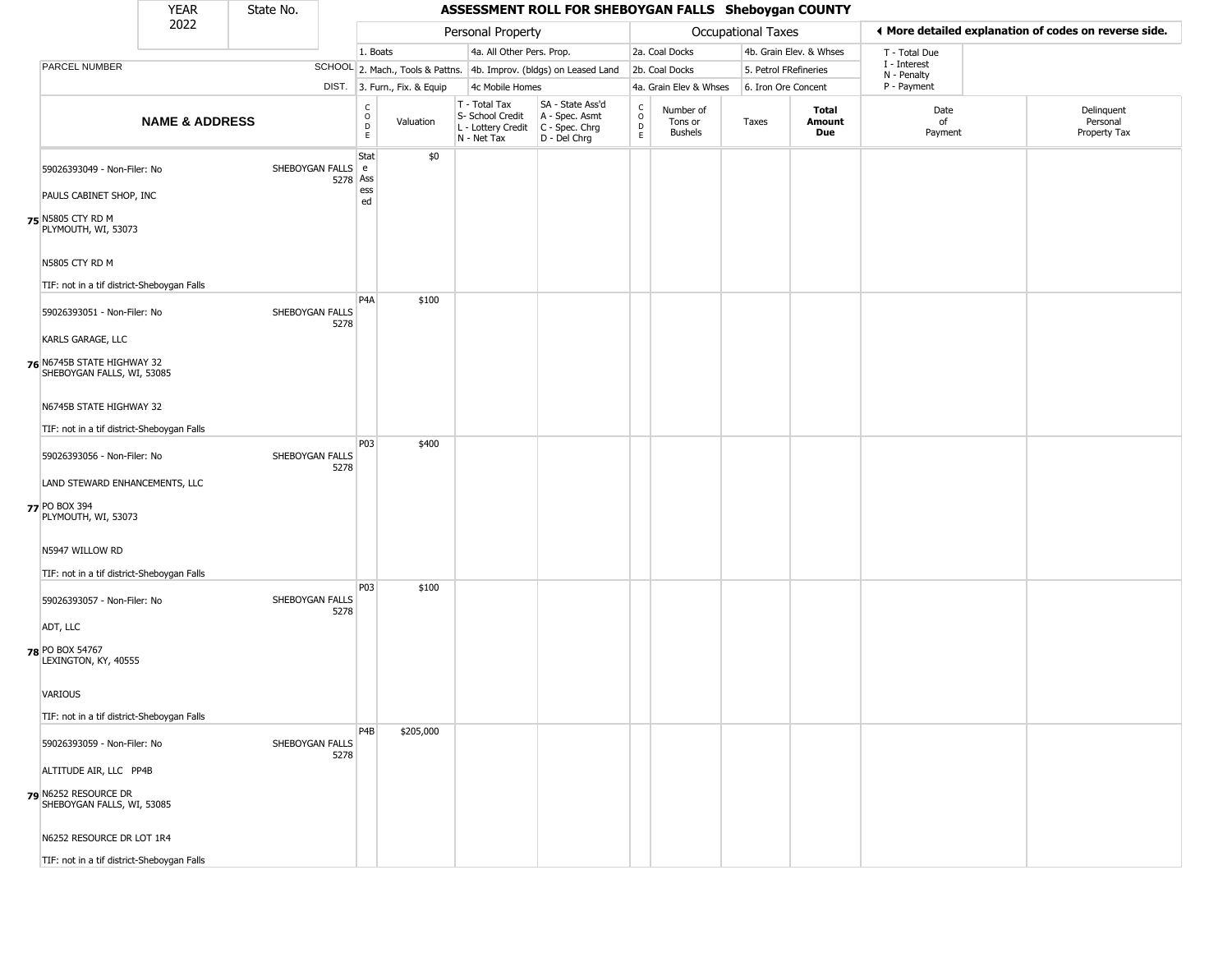| YFAR | State No. |
|------|-----------|
| ררחר |           |

|                                                                                    | 2022                                  |                             |                                                                     |                                                 | Personal Property                                                      |                                                                      |                                |                                        | <b>Occupational Taxes</b> |                         |                            | ♦ More detailed explanation of codes on reverse side. |
|------------------------------------------------------------------------------------|---------------------------------------|-----------------------------|---------------------------------------------------------------------|-------------------------------------------------|------------------------------------------------------------------------|----------------------------------------------------------------------|--------------------------------|----------------------------------------|---------------------------|-------------------------|----------------------------|-------------------------------------------------------|
|                                                                                    |                                       |                             | 1. Boats                                                            |                                                 | 4a. All Other Pers. Prop.                                              |                                                                      |                                | 2a. Coal Docks                         |                           | 4b. Grain Elev. & Whses | T - Total Due              |                                                       |
| PARCEL NUMBER                                                                      |                                       |                             | SCHOOL 2. Mach., Tools & Pattns. 4b. Improv. (bldgs) on Leased Land |                                                 |                                                                        |                                                                      |                                | 2b. Coal Docks                         | 5. Petrol FRefineries     |                         | I - Interest               |                                                       |
|                                                                                    |                                       |                             |                                                                     | DIST. 3. Furn., Fix. & Equip<br>4c Mobile Homes |                                                                        |                                                                      |                                | 4a. Grain Elev & Whses                 | 6. Iron Ore Concent       |                         | N - Penalty<br>P - Payment |                                                       |
|                                                                                    | <b>NAME &amp; ADDRESS</b>             |                             | $\begin{matrix} 0 \\ 0 \\ D \end{matrix}$<br>$\mathsf E$            | Valuation                                       | T - Total Tax<br>S- School Credit<br>L - Lottery Credit<br>N - Net Tax | SA - State Ass'd<br>A - Spec. Asmt<br>C - Spec. Chrg<br>D - Del Chrg | $\rm _o^C$<br>D<br>$\mathsf E$ | Number of<br>Tons or<br><b>Bushels</b> | Taxes                     | Total<br>Amount<br>Due  | Date<br>of<br>Payment      | Delinquent<br>Personal<br>Property Tax                |
| 59026393060 - Non-Filer: Yes                                                       |                                       | SHEBOYGAN FALLS P03<br>5278 | P4A                                                                 | \$400<br>\$700                                  |                                                                        |                                                                      |                                |                                        |                           |                         |                            |                                                       |
|                                                                                    | TJ'S MAINTENANCE CONSTRUCTION CO, INC |                             |                                                                     |                                                 |                                                                        |                                                                      |                                |                                        |                           |                         |                            |                                                       |
| 80 PO BOX 495<br>ELKHART LAKE, WI, 53020                                           |                                       |                             |                                                                     |                                                 |                                                                        |                                                                      |                                |                                        |                           |                         |                            |                                                       |
| N5731 COUNTY RD M                                                                  |                                       |                             |                                                                     |                                                 |                                                                        |                                                                      |                                |                                        |                           |                         |                            |                                                       |
| TIF: not in a tif district-Sheboygan Falls                                         |                                       | <b>Parcel Total</b>         |                                                                     | \$1,100                                         |                                                                        |                                                                      |                                |                                        |                           |                         |                            |                                                       |
| 59026393061 - Non-Filer: Yes                                                       |                                       | SHEBOYGAN FALLS P4A         | P03                                                                 | \$3,200<br>\$4,500                              |                                                                        |                                                                      |                                |                                        |                           |                         |                            |                                                       |
| LAKESHORE TRANSPORTATION, INC                                                      |                                       | 5278                        |                                                                     |                                                 |                                                                        |                                                                      |                                |                                        |                           |                         |                            |                                                       |
| 81 N5806 COUNTY HWY M<br>PLYMOUTH, WI, 53073                                       |                                       |                             |                                                                     |                                                 |                                                                        |                                                                      |                                |                                        |                           |                         |                            |                                                       |
| N5806 COUNTY HWY M                                                                 |                                       |                             |                                                                     |                                                 |                                                                        |                                                                      |                                |                                        |                           |                         |                            |                                                       |
| TIF: not in a tif district-Sheboygan Falls                                         |                                       |                             |                                                                     |                                                 |                                                                        |                                                                      |                                |                                        |                           |                         |                            |                                                       |
|                                                                                    |                                       | <b>Parcel Total</b>         | P03                                                                 | \$7,700<br>\$5,000                              |                                                                        |                                                                      |                                |                                        |                           |                         |                            |                                                       |
| 59026393064 - Non-Filer: No                                                        |                                       | SHEBOYGAN FALLS<br>5278     |                                                                     |                                                 |                                                                        |                                                                      |                                |                                        |                           |                         |                            |                                                       |
| DIRECTV, LLC<br>82 PO BOX 2789<br>ADDISON, TX, 75001                               |                                       |                             |                                                                     |                                                 |                                                                        |                                                                      |                                |                                        |                           |                         |                            |                                                       |
| VARIOUS                                                                            |                                       |                             |                                                                     |                                                 |                                                                        |                                                                      |                                |                                        |                           |                         |                            |                                                       |
| TIF: not in a tif district-Sheboygan Falls                                         |                                       |                             | P <sub>4</sub> A                                                    | \$34,800                                        |                                                                        |                                                                      |                                |                                        |                           |                         |                            |                                                       |
| 59026393065 - Non-Filer: No                                                        |                                       | PLYMOUTH<br>4473            |                                                                     |                                                 |                                                                        |                                                                      |                                |                                        |                           |                         |                            |                                                       |
| <b>SBA STRUCTURES, LLC</b>                                                         |                                       |                             |                                                                     |                                                 |                                                                        |                                                                      |                                |                                        |                           |                         |                            |                                                       |
| 838051 CONGRESS AVE<br>BOCA RATON, FL, 33487                                       |                                       |                             |                                                                     |                                                 |                                                                        |                                                                      |                                |                                        |                           |                         |                            |                                                       |
| N5711 WILLOW RD-TOWER                                                              |                                       |                             |                                                                     |                                                 |                                                                        |                                                                      |                                |                                        |                           |                         |                            |                                                       |
| TIF: not in a tif district-Sheboygan Falls                                         |                                       |                             |                                                                     |                                                 |                                                                        |                                                                      |                                |                                        |                           |                         |                            |                                                       |
| 59026393066 - Non-Filer: No                                                        |                                       | SHEBOYGAN FALLS<br>5278     | P <sub>4</sub> A                                                    | \$29,300                                        |                                                                        |                                                                      |                                |                                        |                           |                         |                            |                                                       |
| <b>SBA STRUCTURES, INC</b><br>84 8051 CONGRESS AVE, TAX DEPT BOCA RATON, FL, 33487 |                                       |                             |                                                                     |                                                 |                                                                        |                                                                      |                                |                                        |                           |                         |                            |                                                       |
| 456 N BLUEBIRD LANE                                                                |                                       |                             |                                                                     |                                                 |                                                                        |                                                                      |                                |                                        |                           |                         |                            |                                                       |
| TIF: not in a tif district-Sheboygan Falls                                         |                                       |                             |                                                                     |                                                 |                                                                        |                                                                      |                                |                                        |                           |                         |                            |                                                       |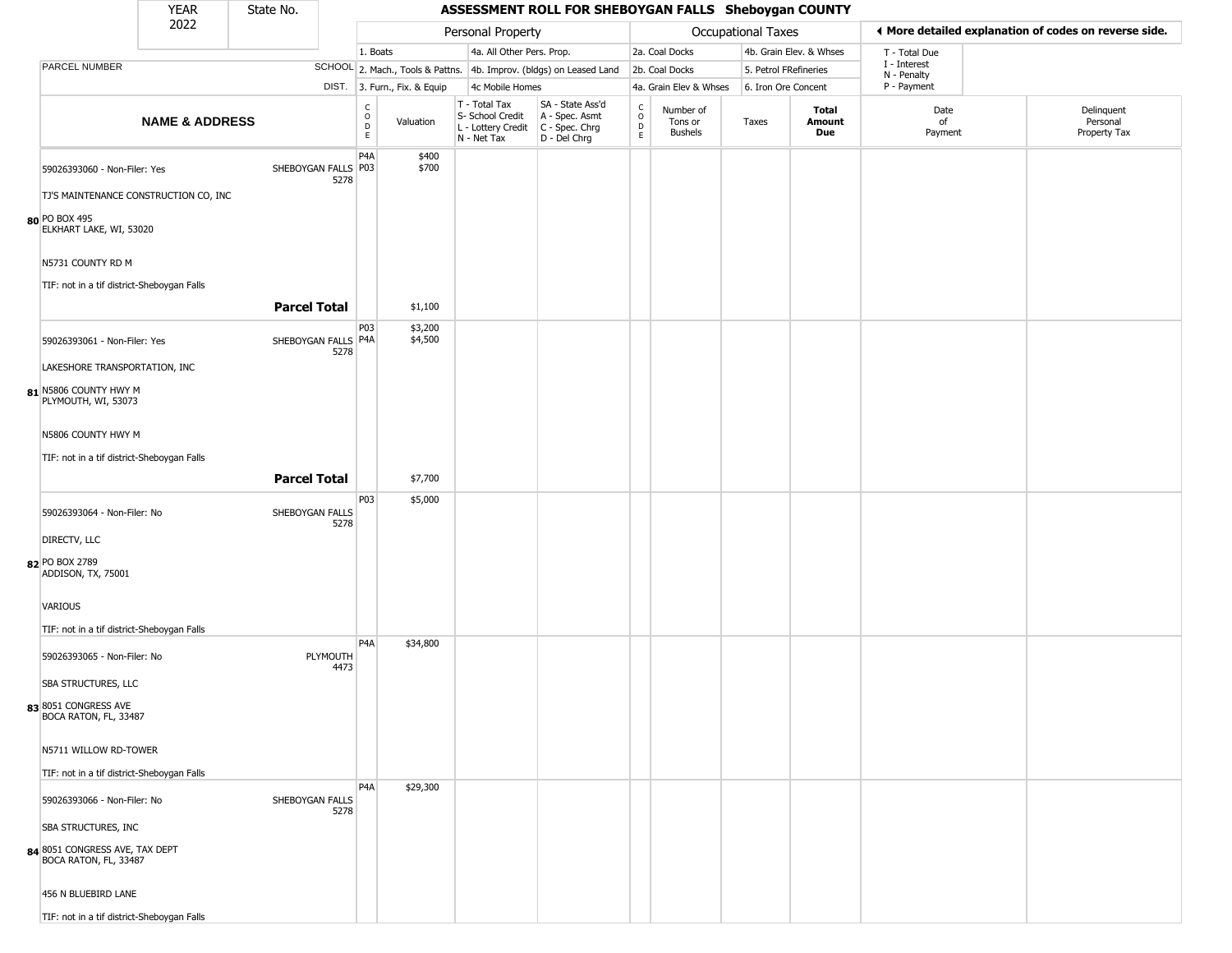#### YEAR **A State No. 45SESSMENT ROLL FOR SHEBOYGAN FALLS Sheboygan COUNTY** 2022 DIST. 3. Furn., Fix. & Equip PARCEL NUMBER **NAME & ADDRESS** State No. C O D E Valuation T - Total Tax S- School Credit A - Spec. Asmt L - Lottery Credit C - Spec. Chrg N - Net Tax SA - State Ass'd D - Del Chrg C O D E Number of Tons or Bushels Taxes **Total Amount Due** Date of Payment Delinquent Personal Property Tax Personal Property **Personal Property Personal Taxes** 1. Boats **4a. All Other Pers. Prop.** 2a. Coal Docks 4b. Grain Elev. & Whses SCHOOL 2. Mach., Tools & Pattns. 4b. Improv. (bldgs) on Leased Land 2b. Coal Docks 5. Petrol FRefineries 4c Mobile Homes 4a. Grain Elev & Whses 6. Iron Ore Concent T - Total Due I - Interest N - Penalty P - Payment 3**More detailed explanation of codes on reverse side. 85** 8051 CONGRESS AVE 59026393067 - Non-Filer: Yes SHEBOYGAN FALLS 5278 SBA STRUCTURES, INC BOCA RATON, FL, 33487 424 N BLUEBIRD LANE TIF: not in a tif district-Sheboygan Falls P4A \$23,900 **86** 1310 MADRID ST, STE 100 59026393068 - Non-Filer: No PLYMOUTH 4473 US BANK NATIONAL ASSOCIATION MARSHALL, MN, 56258 W4429 COUNTY RD JM TIF: not in a tif district-Sheboygan Falls P03 \$700 **87** 6250 N RIVER RD, STE 9000 59026393069 - Non-Filer: No PLYMOUTH 4473 GREAT LAKES COCA-COLA DISTRIBUTION, LLC ROSEMONT, IL, 60018 W4408 COUNTY RD C TIF: not in a tif district-Sheboygan Falls P03 \$2,300 **88** W4429 CTH JM 59026393070 - Non-Filer: No 4473 RESTORATION GARDENS Sheboygan Falls, WI, 53085 W4429 CTH JM TIF: not in a tif district-Sheboygan Falls P4A PLYMOUTH P03 \$100 \$400 **Parcel Total** | \$500 **89** W3634 SUNSET RD 59026393071 - Non-Filer: Yes 5278 SUNSET HILLS GOLF Sheboygan Falls, WI, 53085 P4A SHEBOYGAN FALLS | P03 \$400 \$56,800

W3634 SUNSET RD

TIF: not in a tif district-Sheboygan Falls

**Parcel Total** | \$57,200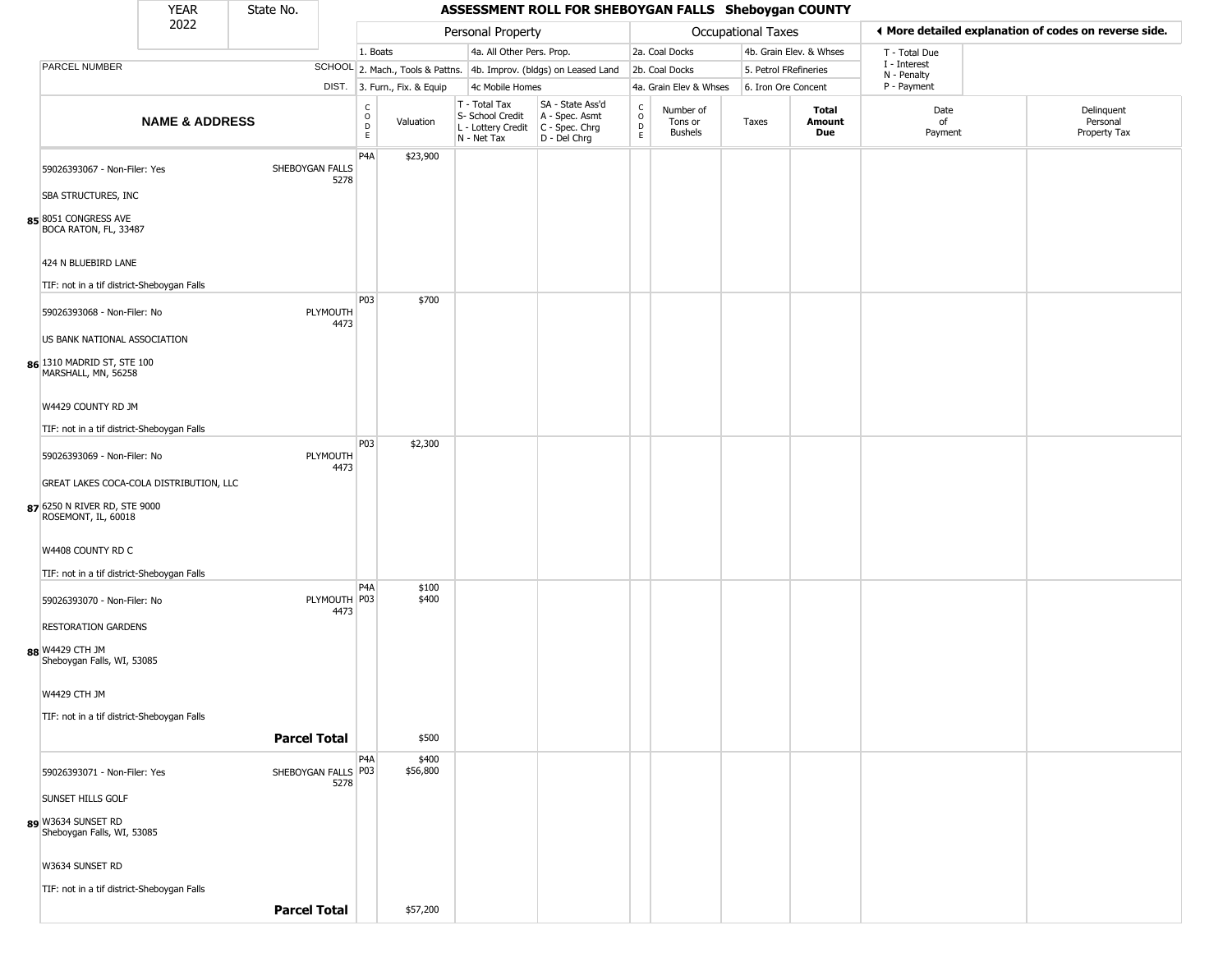#### YEAR **A State No. 45SESSMENT ROLL FOR SHEBOYGAN FALLS Sheboygan COUNTY** 2022 DIST. 3. Furn., Fix. & Equip PARCEL NUMBER **NAME & ADDRESS** State No. C O D E Valuation T - Total Tax S- School Credit A - Spec. Asmt L - Lottery Credit C - Spec. Chrg N - Net Tax SA - State Ass'd D - Del Chrg C O D E Number of Tons or Bushels Taxes **Total Amount Due** Date of Payment Delinquent Personal Property Tax Personal Property **Department Controller Service Controller** Occupational Taxes 1. Boats **4a. All Other Pers. Prop.** 2a. Coal Docks 4b. Grain Elev. & Whses SCHOOL 2. Mach., Tools & Pattns. 4b. Improv. (bldgs) on Leased Land 2b. Coal Docks 5. Petrol FRefineries 4c Mobile Homes 4a. Grain Elev & Whses 6. Iron Ore Concent T - Total Due I - Interest N - Penalty P - Payment 3**More detailed explanation of codes on reverse side. 90** 311 FOREST AVE 59026393072 - Non-Filer: Yes 5278 SIGN ME UP OF WI, LLC Sheboygan Falls, WI, 53085 SOUTHSIDE OF HWY 23, BILLBOARD TIF: not in a tif district-Sheboygan Falls P4A SHEBOYGAN FALLS P03 \$900 \$1,100 **Parcel Total** | \$2,000 **91** PO BOX 9601 59026393073 - Non-Filer: No SHEBOYGAN FALLS 5278 XEROX CORP WEBSTER, NY, 14580 W3244 COUNTY RD O TIF: not in a tif district-Sheboygan Falls P03 \$200 **92** PO BOX 36200 59026393074 - Non-Filer: No SHEBOYGAN FALLS 5278 WELLS FARGO FINANCIAL LEASING, INC BILLINGS, MT, 59107 VARIOUS TIF: not in a tif district-Sheboygan Falls P03 \$1,100 **93** N6877 RIO RD 59026393077 - Non-Filer: Yes 5278 JOHNSONVILLE MARKETPLACE Sheboygan Falls, WI, 53085 N6877 RIO RD TIF: not in a tif district-Sheboygan Falls  $PA<sub>A</sub>$ SHEBOYGAN FALLS P03 \$4,500 \$29,700 **Parcel Total** | \$34,200 **94** N6745 STATE HWY 32 59026393078 - Non-Filer: No SHEBOYGAN FALLS 5278 KARL'S GUNS AND GEAR Sheboygan Falls, WI, 53085 N6745 STATE HWY 32 TIF: not in a tif district-Sheboygan Falls \$0 \$0 \$0  $\frac{80}{90}$ \$100

**Parcel Total** | \$100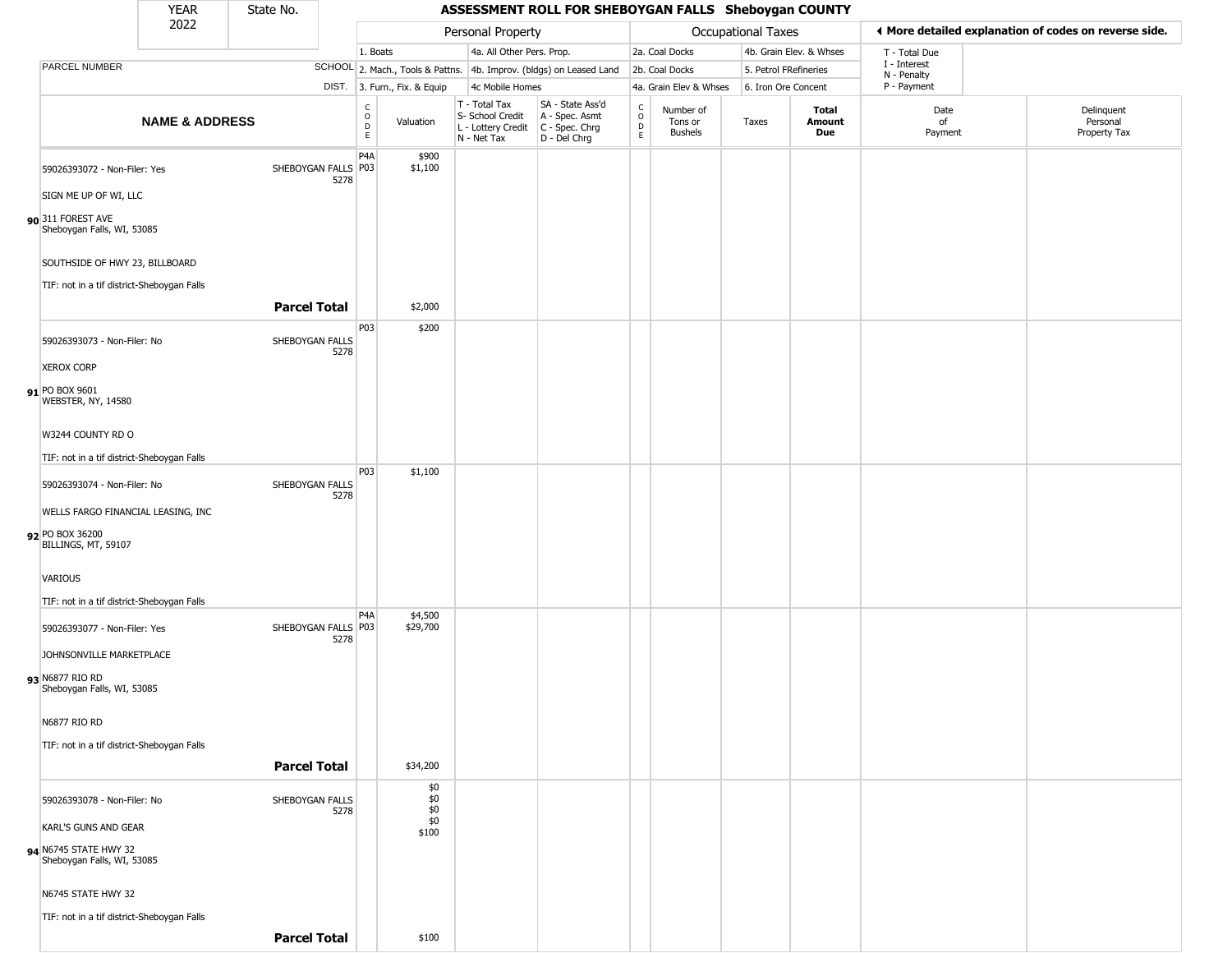|                                                                                                                                                                                         | <b>YEAR</b>               | State No.           |      |                                    |                                  |                                                                        | ASSESSMENT ROLL FOR SHEBOYGAN FALLS Sheboygan COUNTY                 |                                        |                                        |                    |                               |                             |                                                       |
|-----------------------------------------------------------------------------------------------------------------------------------------------------------------------------------------|---------------------------|---------------------|------|------------------------------------|----------------------------------|------------------------------------------------------------------------|----------------------------------------------------------------------|----------------------------------------|----------------------------------------|--------------------|-------------------------------|-----------------------------|-------------------------------------------------------|
|                                                                                                                                                                                         | 2022                      |                     |      |                                    |                                  | Personal Property                                                      |                                                                      |                                        |                                        | Occupational Taxes |                               |                             | ♦ More detailed explanation of codes on reverse side. |
|                                                                                                                                                                                         |                           |                     |      | 1. Boats                           |                                  | 4a. All Other Pers. Prop.                                              |                                                                      |                                        | 2a. Coal Docks                         |                    | 4b. Grain Elev. & Whses       | T - Total Due               |                                                       |
| PARCEL NUMBER                                                                                                                                                                           |                           |                     |      |                                    | SCHOOL 2. Mach., Tools & Pattns. |                                                                        | 4b. Improv. (bldgs) on Leased Land                                   |                                        | 2b. Coal Docks                         |                    | 5. Petrol FRefineries         | I - Interest<br>N - Penalty |                                                       |
|                                                                                                                                                                                         |                           |                     |      |                                    | DIST. 3. Furn., Fix. & Equip     | 4c Mobile Homes                                                        |                                                                      |                                        | 4a. Grain Elev & Whses                 |                    | 6. Iron Ore Concent           | P - Payment                 |                                                       |
|                                                                                                                                                                                         | <b>NAME &amp; ADDRESS</b> |                     |      | $\mathsf{C}$<br>$\circ$<br>D<br>E. | Valuation                        | T - Total Tax<br>S- School Credit<br>L - Lottery Credit<br>N - Net Tax | SA - State Ass'd<br>A - Spec. Asmt<br>C - Spec. Chrg<br>D - Del Chrq | $_{\rm o}^{\rm c}$<br>$\mathsf D$<br>E | Number of<br>Tons or<br><b>Bushels</b> | Taxes              | <b>Total</b><br>Amount<br>Due | Date<br>of<br>Payment       | Delinquent<br>Personal<br>Property Tax                |
| 59026393079 - Non-Filer: No<br><b>AVIATION HERITAGE CENTER</b><br>95 N6191 RESOURCE DR<br>Sheboygan Falls, WI, 53085<br>N6191 RESOURCE DR<br>TIF: not in a tif district-Sheboygan Falls |                           | SHEBOYGAN FALLS mpt | 5278 | Exe                                | \$0                              |                                                                        |                                                                      |                                        |                                        |                    |                               |                             |                                                       |
| 59026393080 - Non-Filer: No<br>BANC OF AMERICA LEASING AND CAPITAL LLC<br>96 PO BOX 105578<br>ATLANTA, GA, 30348<br>W3244 COUNTY ROAD O<br>TIF: not in a tif district-Sheboygan Falls   |                           | SHEBOYGAN FALLS     | 5278 | P <sub>03</sub>                    | \$100,900                        |                                                                        |                                                                      |                                        |                                        |                    |                               |                             |                                                       |
| NO. OF PARCELS 96                                                                                                                                                                       |                           | <b>TOTALS</b>       |      |                                    | 7,359,100.00                     |                                                                        |                                                                      |                                        |                                        |                    |                               |                             |                                                       |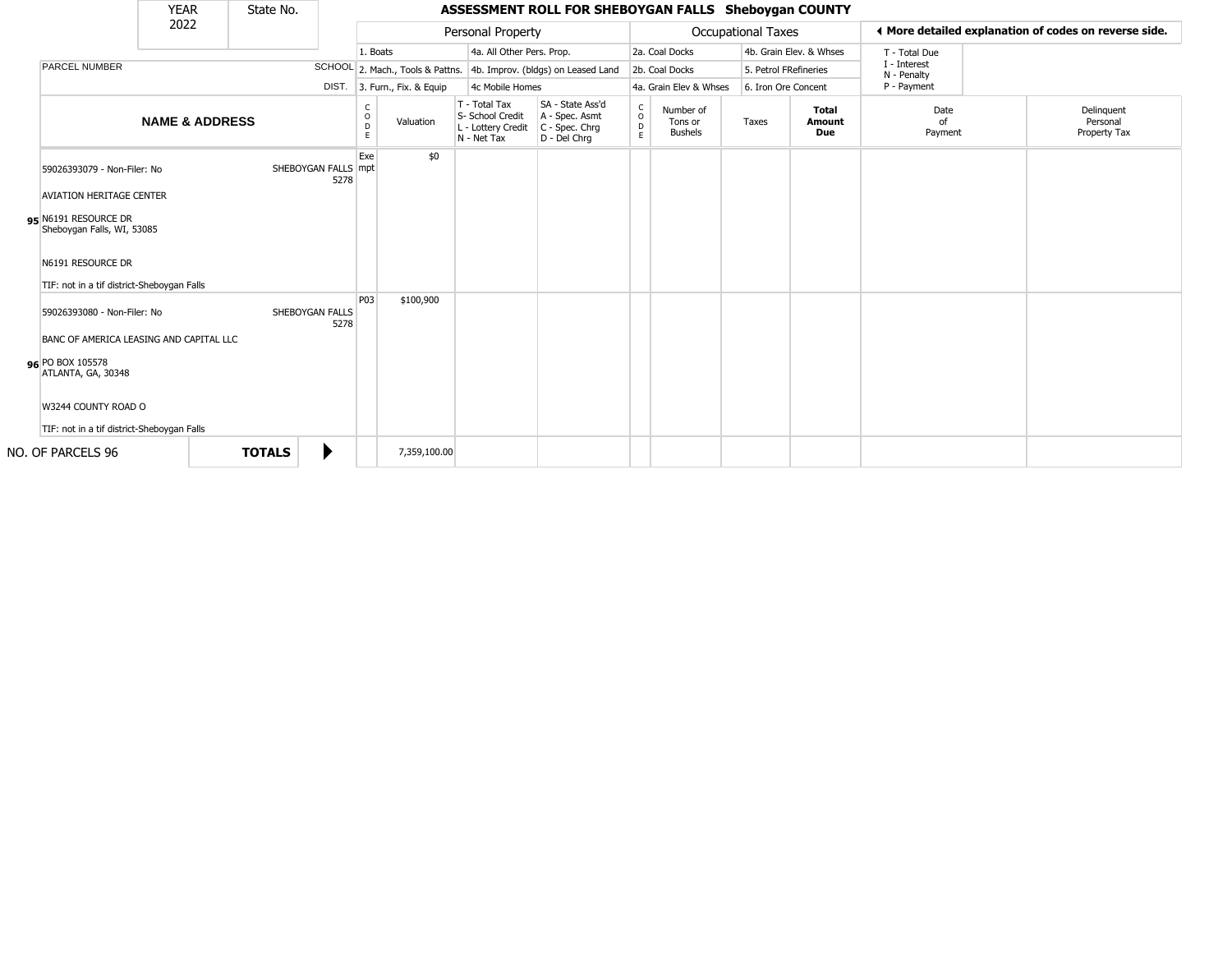| Class                 | <b>Total PP Records   Total Valuation</b> |             |
|-----------------------|-------------------------------------------|-------------|
| <b>Exempt</b>         | 1                                         | \$0         |
| No Value              | 1                                         | \$0         |
| P <sub>0</sub> 3      | 38                                        | \$455,900   |
| P4A                   | 31                                        | \$203,700   |
| P <sub>4</sub> B      | 49                                        | \$6,699,500 |
| <b>State Assessed</b> | 6                                         | \$0         |
| Total:                | 96                                        | \$7359100   |

## **Municipality Totals by Class Municipality Totals - By County and Class**

| County    | <b>Class</b>          | <b>Total PP Records   Total Valuation</b> |             |
|-----------|-----------------------|-------------------------------------------|-------------|
| Sheboygan | <b>Exempt</b>         | 1                                         | \$0         |
|           | No Value              | 1                                         | \$0         |
|           | P <sub>0</sub> 3      | 38                                        | \$455,900   |
|           | P <sub>4</sub> A      | 31                                        | \$203,700   |
|           | P <sub>4</sub> B      | 49                                        | \$6,699,500 |
|           | <b>State Assessed</b> | 6                                         | \$0         |
|           | Total:                | 96                                        | \$7,359,100 |
| Total:    |                       | 96                                        | \$7,359,100 |

## **Municipality Totals - By County, TIF, Class**

| County    | <b>TIF District</b> | <b>Class</b>          | <b>Total PP Records   Total Valuation</b> |             |
|-----------|---------------------|-----------------------|-------------------------------------------|-------------|
| Sheboygan |                     | <b>Exempt</b>         | 1                                         | \$0         |
|           |                     | No Value              | 1                                         | \$0         |
|           |                     | P <sub>03</sub>       | 38                                        | \$455,900   |
|           |                     | P <sub>4</sub> A      | 31                                        | \$203,700   |
|           |                     | P <sub>4</sub> B      | 49                                        | \$6,699,500 |
|           |                     | <b>State Assessed</b> | 6                                         | \$0         |
|           |                     | Total:                | 96                                        | \$7,359,100 |
|           | Total:              |                       | 96                                        | \$7,359,100 |
| Total:    |                     |                       | 96                                        | \$7,359,100 |

## **Municipality Totals - By County, School District, Class**

| County    | <b>School District1</b>          | <b>Class</b>          | <b>Total PP Records   Total Valuation</b> |           |
|-----------|----------------------------------|-----------------------|-------------------------------------------|-----------|
| Sheboygan | <b>PLYMOUTH</b>                  | <b>P03</b>            | 5                                         | \$46,600  |
|           |                                  | P <sub>4</sub> A      | $\overline{4}$                            | \$36,400  |
|           |                                  | <b>State Assessed</b> | $\overline{2}$                            | \$0       |
|           |                                  | Total:                | 8                                         | \$83,000  |
|           | <b>SHEBOYGAN</b><br><b>FALLS</b> | <b>Exempt</b>         | 1                                         | \$0       |
|           |                                  | <b>No Value</b>       | 1                                         | \$0       |
|           |                                  | <b>P03</b>            | 33                                        | \$409,300 |
|           |                                  | P <sub>4</sub> A      | 27                                        | \$167,300 |